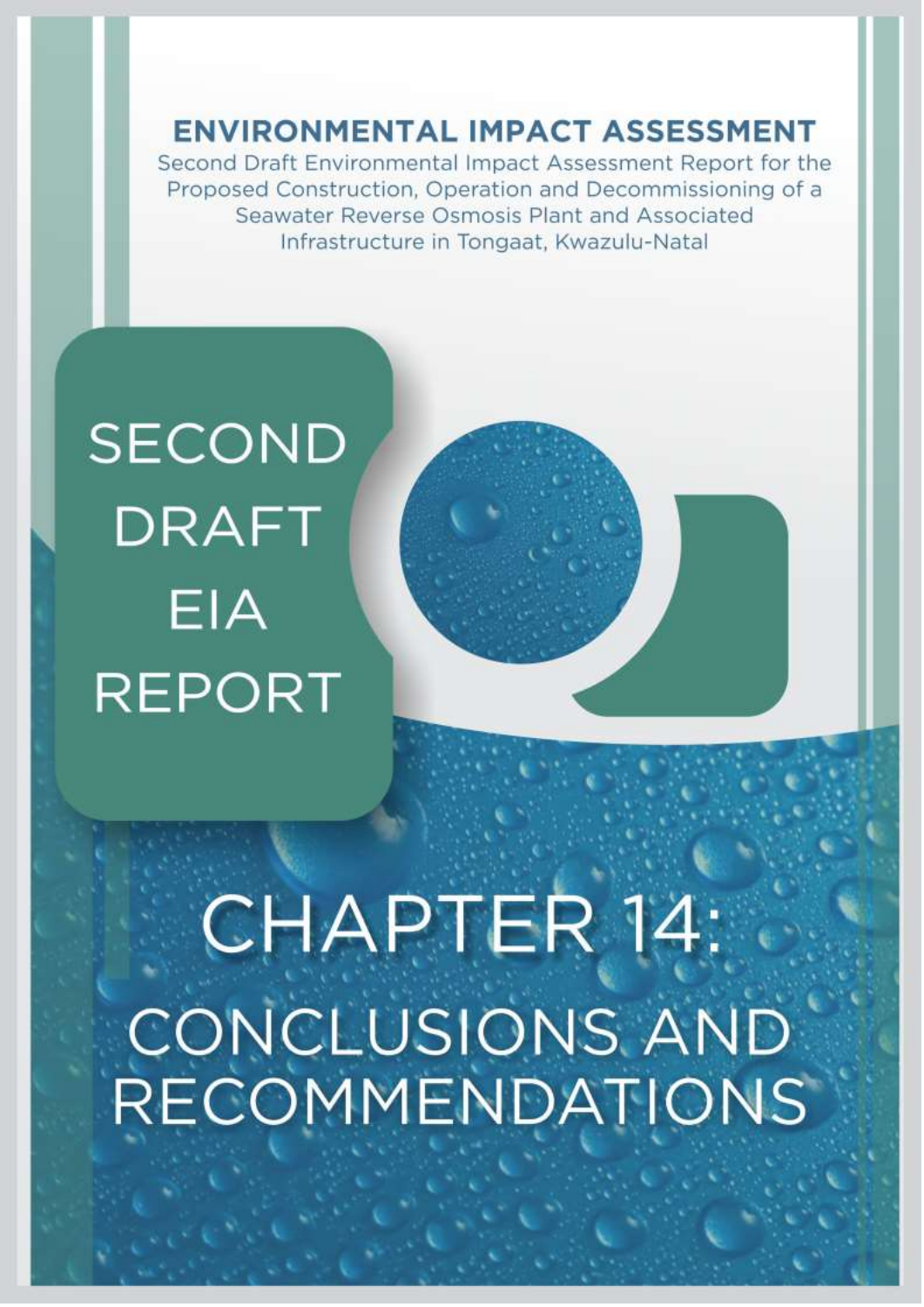## **CONTENTS**

|              |                |          | <b>CHAPTER 14: CONCLUSIONS AND RECOMMENDATIONS</b>                                                          | <u> 14-1</u> |           |
|--------------|----------------|----------|-------------------------------------------------------------------------------------------------------------|--------------|-----------|
| 14.1         | <b>CONTEXT</b> |          |                                                                                                             |              | $14 - 1$  |
|              | 14.1.1         |          | Powerline alignment                                                                                         | $14 - 1$     |           |
|              | 14.1.2         |          | Potable water pipeline:                                                                                     | $14 - 1$     |           |
| 14.2         |                |          | KEY FINDINGS ASSOCIATED WITH THE PROPOSED DESALINATION PLANT                                                |              | $14 - 2$  |
|              | 14.2.1         |          | Marine ecology                                                                                              | $14 - 2$     |           |
|              | 14.2.2         |          | Freshwater ecology                                                                                          | $14-3$       |           |
|              | 14.2.3         |          | Terrestrial ecology                                                                                         | $14 - 4$     |           |
|              | 14.2.4         |          | Noise Impacts                                                                                               | $14 - 5$     |           |
|              | 14.2.5         |          | Visual Impacts                                                                                              | $14 - 5$     |           |
|              | 14.2.6         |          | Impacts on Heritage resources                                                                               | $14 - 6$     |           |
|              | 14.2.7         |          | Socio-Economic Impacts                                                                                      | $14 - 7$     |           |
|              | 14.2.8         |          | Summary of the comparative assessment of the positive and negative<br>implications of the proposed activity |              |           |
|              |                |          |                                                                                                             | $14 - 9$     |           |
| 14.3         |                |          | RECOMMENDED KEY MANAGEMENT AND MONITORING REQUIREMENTS                                                      |              | $14 - 11$ |
| 14.4         |                |          | <b>CUMULATIVE EFFECTS</b>                                                                                   |              | 14-20     |
| 14.5         |                |          | <b>CONSIDERATION OF ALTERNATIVES</b>                                                                        |              | $14 - 21$ |
|              | 14.5.1         |          | NO GO alternative                                                                                           | $14 - 21$    |           |
|              | 14.5.2         |          | Location alternatives                                                                                       | $14 - 22$    |           |
|              | 14.5.3         |          | Layout Alternatives                                                                                         | $14 - 22$    |           |
|              |                | 14.5.3.1 | Pump station                                                                                                |              | $14 - 22$ |
|              |                |          | 14.5.3.2 Potable Water Pipeline                                                                             |              | 14-22     |
|              |                | 14.5.3.3 | Powerline route                                                                                             |              | $14 - 22$ |
|              | 14.5.4         |          | Technology alternatives as part of the development                                                          | 14-23        |           |
| 14.6         |                |          | <b>PERMITS AND LICENCES</b>                                                                                 |              | $14 - 23$ |
|              | 14.6.1         |          | Environmental Authorisation                                                                                 | $14 - 23$    |           |
|              | 14.6.2         |          | <b>Terrestrial Ecology</b>                                                                                  | $14 - 24$    |           |
|              |                | 14.6.2.1 | Removal of protected species                                                                                |              | $14 - 24$ |
|              |                | 14.6.2.2 | The Integrated Coastal Management Act (Act 24 of 2008 & Act 36 of 2014)                                     |              |           |
|              |                |          | (ICMA)                                                                                                      |              | $14 - 24$ |
|              |                | 14.6.2.3 | The Conservation of Agricultural Resources Act (43 of 1983)                                                 |              | $14 - 24$ |
|              |                | 14.6.2.4 | Off Road Vehicles Regulations of 1998 (GN 1379)                                                             |              | $14 - 24$ |
|              | 14.6.3         |          | Water Use                                                                                                   | 14-25        |           |
|              | 14.6.4         |          | Heritage                                                                                                    | $14 - 25$    |           |
| 14.7         |                |          | OVERALL EVALUATION OF THE ENVIRONMENTAL ASSESSMENT                                                          |              |           |
|              |                |          | <b>PRACTITIONER</b>                                                                                         |              | $14 - 25$ |
|              |                |          |                                                                                                             |              |           |
| Table 14.1:  |                |          | Comparative assessment of overall impacts following mitigation measures                                     |              | $14 - 10$ |
| Figure 14-1: |                |          | Final layout for the proposed desalination plant and associated infrastructures                             |              | $14 - 28$ |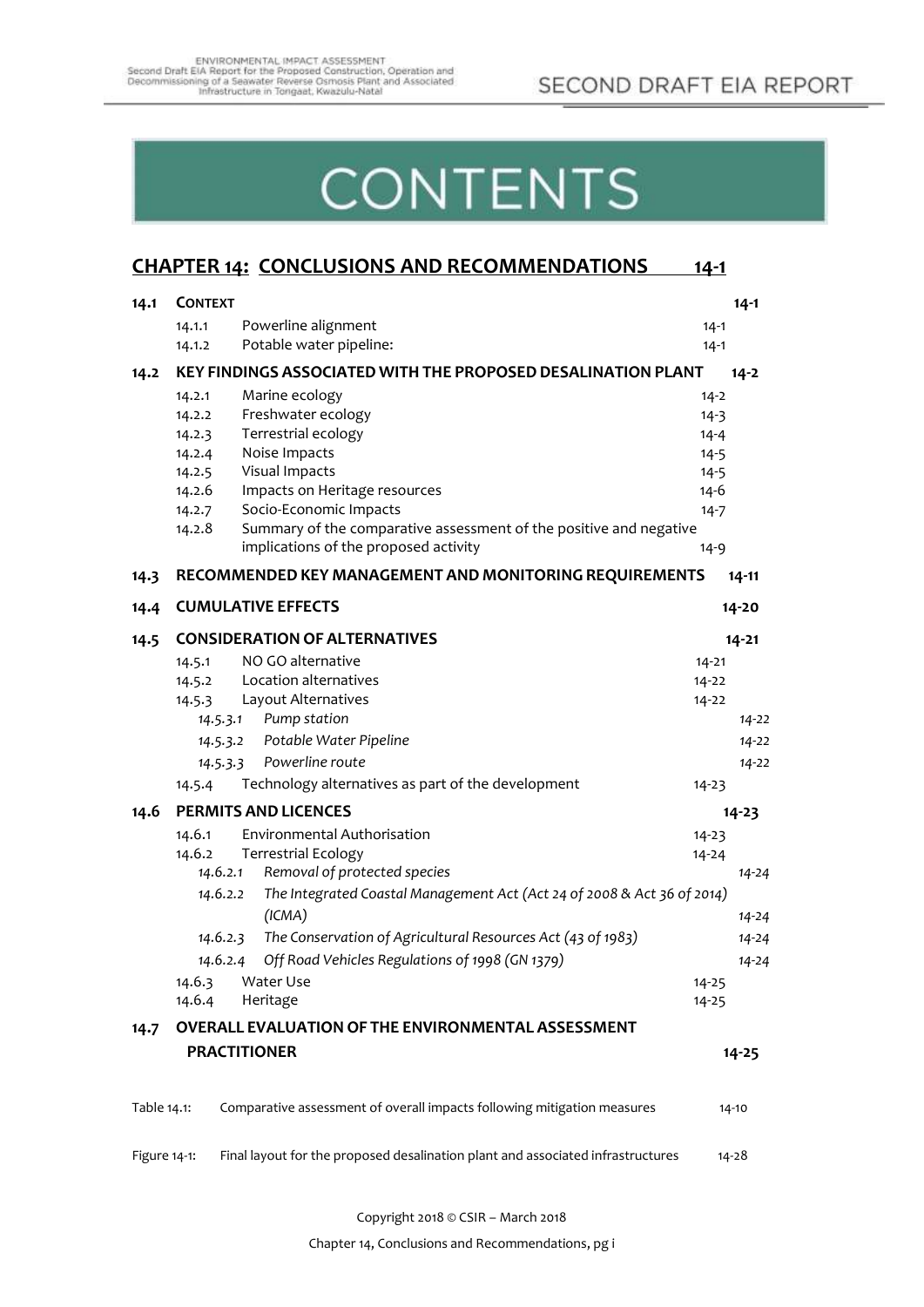## <span id="page-2-0"></span>**CHAPTER 14: CONCLUSIONS AND RECOMMENDATIONS**

This chapter presents the key findings and recommendations from the EIA process based on the specialist studies, together with the EAP's reasoned opinion on the environmental suitability of the project and whether or not the project should receive environmental authorisation.

The conclusions on the most significant impacts identified, together with the management actions required to avoid or mitigate the negative impacts (or to enhance the positive benefits) are presented in the following sections. Other possible impacts arising from the proposed project, including waste, stormwater management and heritage that were identified during the Scoping Phase but that did not justify the need for a specialist study, have been addressed through suitable management measures also included in the EMPr (Part B).

## **14.1 Context**

## <span id="page-2-2"></span><span id="page-2-1"></span>**14.1.1 Powerline alignment**

- The proposed crossing of the Mount Moreland wetland (Lake Victoria) associated with the Iinitial alignment for the proposed powerline that was assessed as part of the First EIA report (June 2016) was considered an outright no-go proposition by the aquatic specialist, and no offset mitigation would compensate for its authorization. Based on the above, the proposed Initial alignment for the powerline was considered **fatally flawed**. A proposed amendment to the alignment was identified, which avoids the Lake Victoria wetlands and roughly follows the road alignment. In its letter dated September 2016, however, the DEA, requested a realignment of the proposed amended route to avoid King Shaka Conservation Area as no development within this area is allowed;
- In addition, following the scoping phase, an alternative alignment of the first section of the powerline has been suggested (Alternative 1 route) to minimise the visual impacts associated with the Initial route. This Alternative has been assessed in the first draft report and the findings have been recaptured in this report;
- As such an alternative powerline route (Alternative 2) has been assessed in this second Draft report.

#### <span id="page-2-3"></span>**14.1.2 Potable water pipeline:**

- In August 2016, Umgeni was made aware that the location of the proposed potable rising main and servitude traverse Erf 36/776 which is an area that is supposedly approved for the development of upmarket housing due to be constructed in 2017. This section of the potable water pipeline was therefore re-routed to avoid the proposed housing development;
- As such an amended potable water pipeline (Alternative 1) route have been assessed in this 2nd Draft EIA report;

Based on the above and given that the Initial routes have been assessed as fatal flaws, this chapter presents the key findings and recommendations for the Alternative 1 pipeline route and Alternative 1 and 2 Powerline routes.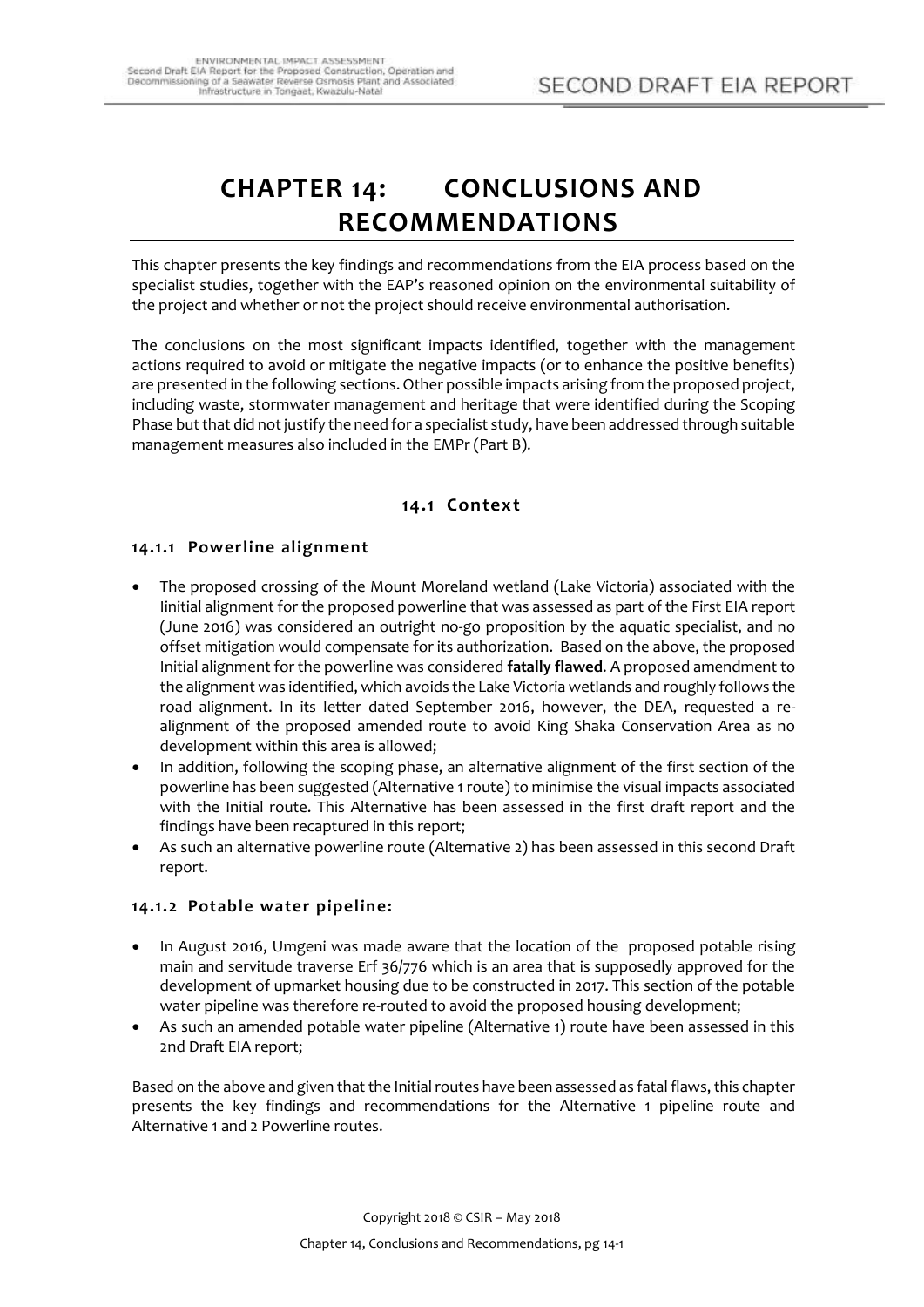## <span id="page-3-0"></span>**14.2 KEY FINDINGS ASSOCIATED WITH THE PROPOSED DESALINATION PLANT**

For the potential significant impacts of this project, specialist studies were conducted and included in Chapters 6 to 13 of the EIA Report:

| <b>Specialist</b>  | Organisation                           | <b>Specialist study</b>                  | <b>EIA Report</b> |
|--------------------|----------------------------------------|------------------------------------------|-------------------|
| Dr Andrea Pulfrich | Pisces Environmental<br>Services       | Marine Ecology<br>Assessment             | Chapter 6         |
| Dr Liz Day         | The Freshwater<br>Consulting Group     | Freshwater Ecology<br>Assessment         | Chapter 7         |
| Simon Bundy        | Sustainable Project<br>Developments cc | <b>Terrestrial Ecology</b><br>Assessment | Chapter 8         |
| Dr Brett Williams  | Safetech                               | Noise Impact<br>Assessment               | Chapter 9         |
| Henry Holland      | MapThis Trust                          | Visual Impact<br>Assessment              | Chapter 10        |
| Duncan Kael        | Acer Africa                            | Social Assessment                        | Chapter 11        |
| Dr Hugo van Zyl    | Independent Economic<br>Researchers    | Economic<br>Assessment                   | Chapter 12        |
| Len van Schalkwyk  | eThembeni Cultural<br>Heritage         | Heritage<br>Assessment                   | Chapter 13        |

## <span id="page-3-1"></span>**14.2.1 Marine ecology**

Based on the marine ecology specialist study, the marine environment will be impacted to some degree during both the construction and operational phases of the proposed SWRO Desalination Plant at Tongaat. The following main negative impacts during the construction phase have been identified:

- Disturbance and destruction of subtidal sandy biota during laying of the intake and discharge pipelines, excavation and rock blasting for riser pits.
- Effects of blasting on macrophytes, invertebrates and fish communities.
- Accidental spillage or leakage of fuel, chemicals, or lubricants that may cause water or sediment contamination and/or disturbance to beach and subtidal biota.
- Effects of blasting on marine communities, particularly turtles and marine mammals

The residual significance of these impacts (i.e. with the effective implementation of recommended management measures) is predicted to be **low** to **medium**.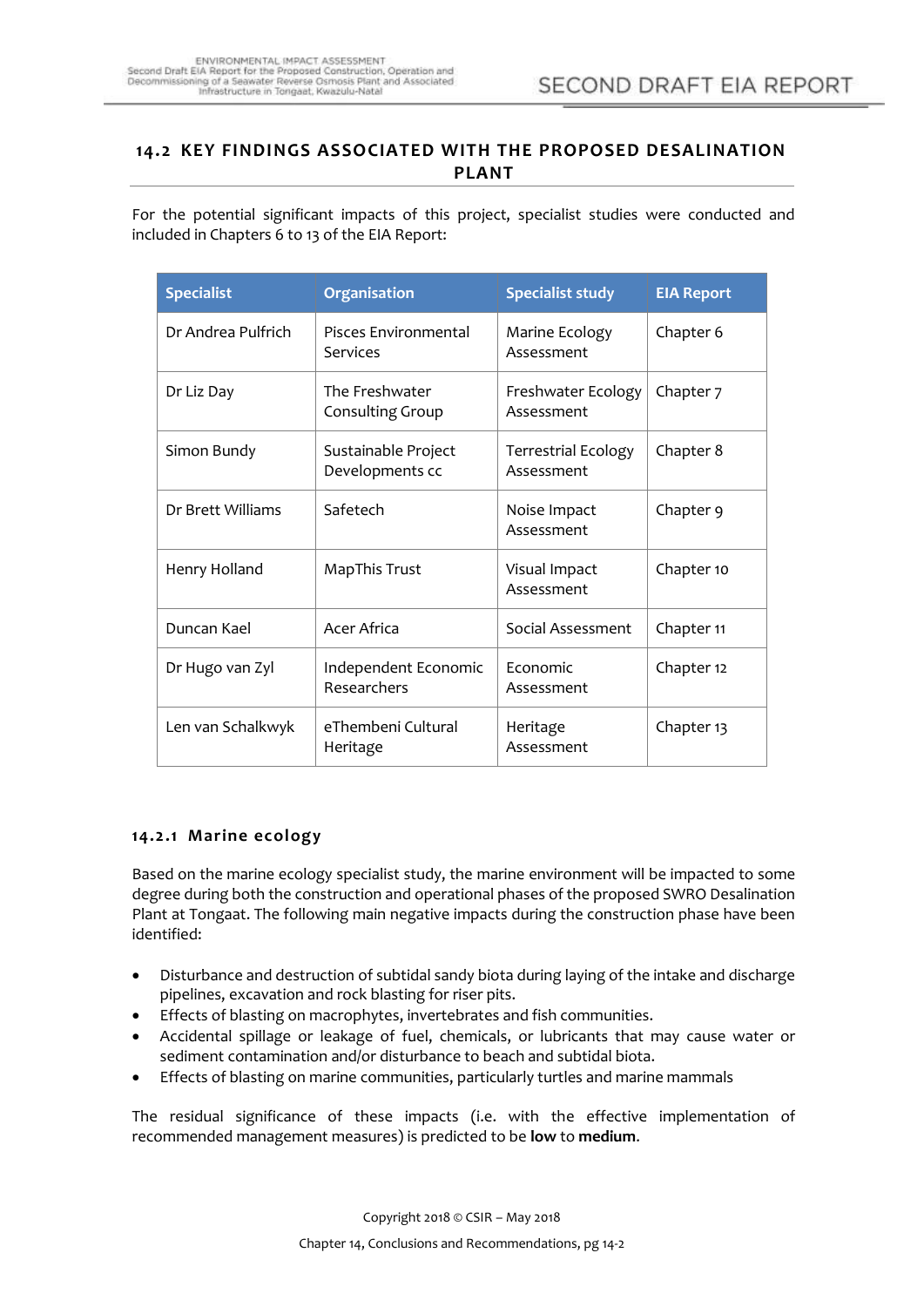During the operational phase, the main negative impacts are associated with the potential presence of antiscalants (non-toxic at the concentrations used but may bind nutrients and ions needed for plant growth) and heavy metals (originating from corrosion processes) in the brine discharged at sea as well as the permanent loss of habitat under submerged intake and discharge pipelines. The later impact, however, will be compensated by the fact that the submerged structures would offer a new settling substrate for hard bottom species and would therefore act as artificial reefs (**positive impact**). Recommended management actions will reduce the negative impacts of high and medium significance to **low** significance.

## <span id="page-4-0"></span>**14.2.2 Freshwater ecology**

Although the report identified several minor and relatively easily mitigated impacts that could be associated with the proposed project, the following main negative impacts during the construction phase have been identified:

- Destruction of two large wetland areas at the proposed desalination plant site and impact on associated ecosystem services. Although these have been degraded to a highly significant degree, they remain both functional (in some respects) and rehabilitable.
- Short-term dewatering to at least 11m below sea level associated with the construction of the proposed sea water pump station, potentially altering downstream hydrology, drawing down the water table of adjacent wetlands and contributing sediments and other pollutants into downstream flows.
- Water quality pollution, sedimentation and the passage of aquatic alien vegetation into wetlands downstream of the site as a result of drainage / runoff from the site.
- Erosion of downstream wetlands draining onto the beach, and possible increased beach saturation levels.
- Possible disturbance to drainage lines as a result of plant clearing during the construction of the proposed powerline.
- Disturbance of channelled valley bottom wetlands and drainage lines (including Watercourse B1 and Drainage Line A2) associated with the construction of the potable water pipeline and powerline.
- Disturbance to the Mdloti Estuary as a result of alien clearing, with establishment of weedy alien vegetation expected in its place, and increased flooding/ erosion risks from felled material.
- Disturbance to the Mdloti Estuary, as a result of construction-associated pollution, during horizontal drilling of the pipeline

Despite the importance of the Mdloti River and its estuary, the impacts to these systems that are likely to be associated with the proposed project in all of its phases are considered readily mitigatable, largely through implementation of standard best practice impact mitigation, avoidance and (in some cases) minor rehabilitation measures.

The residual significance of these impacts during the construction phase (i.e. with the effective implementation of recommended management measures) is predicted to be **low**to **medium**, with the exception of impacts associated with the destruction of wetlands at the proposed desalination plant which will remain of **medium** to **high** significance rating despite the recommended essential on site mitigations. On-site mitigation measures such as shifting the development platform southwards, to allow for the rehabilitation of a portion of the northern wetland proved incompatible with the proposed landuse. Implementation of the recommended essential on-site mitigation measures would reduce the functional impacts associated with this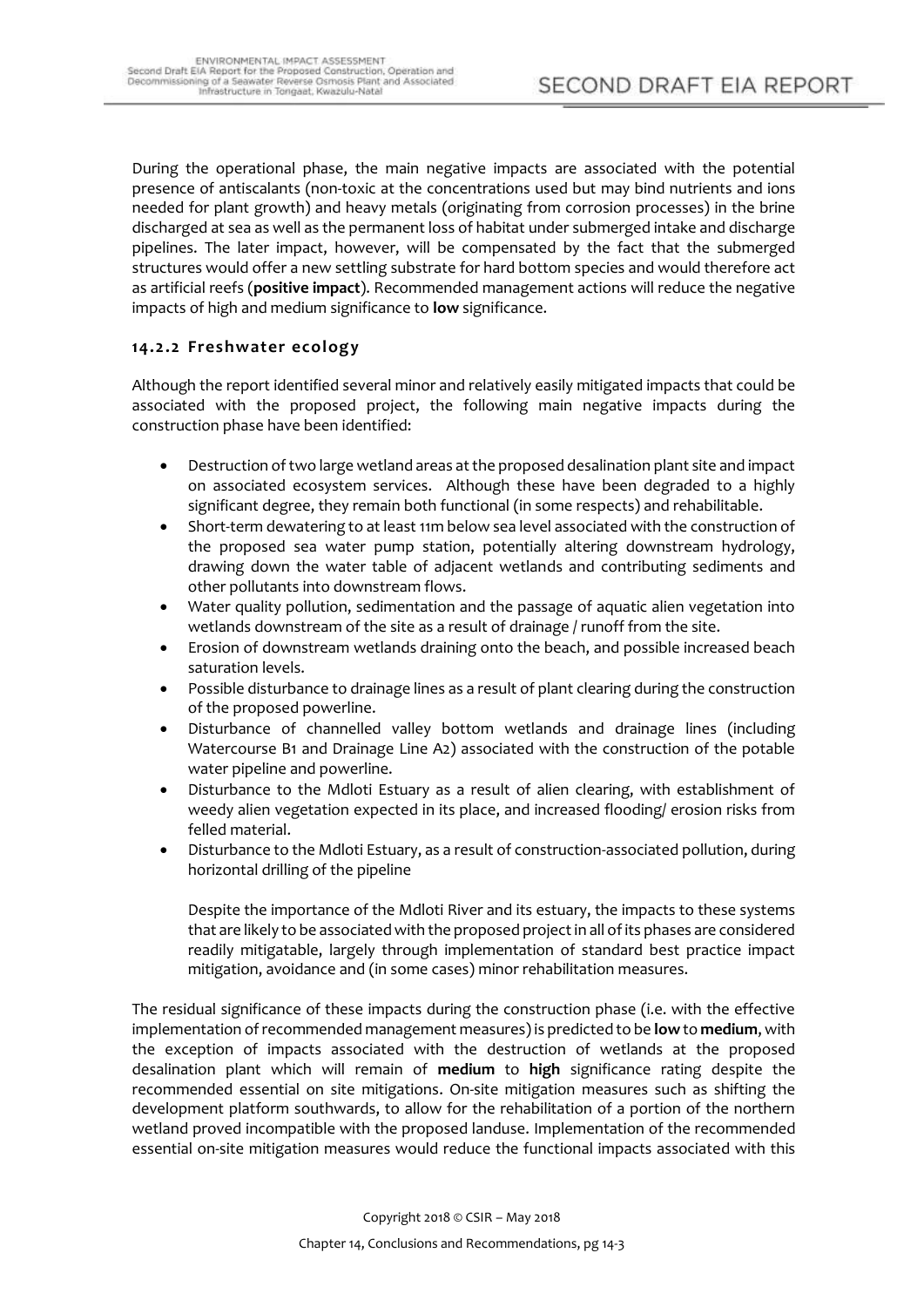project. The impacts would however still result in significant wetland loss. As a result, offsite offset measures are required, in the form of rehabilitation and ongoing management of a swathe of wetlands between the site and the coast. The conceptual details of this rehabilitation have been calculated as a formal offset that allow for their rehabilitation to a PES Category C or better. Alternatively, engagement with eThekwini Municipality officials involved in the offset process could highlight feasible or strategically preferable alternatives that are in line with the municipality's strategy to consolidate offset areas (Macfarlane 2015). Both this process and its successful resolution would however need to be a condition of any authorisation. Purchase of the affected land would be required if this measure was to be implemented. If such offsets were not adequately identified and made available, it is the understanding that project implementation could not proceed. Please refer to Chapter 8 Section 8.8 for details on the wetland offset Plan.

During the operational phase, the main negative impacts are associated with ongoing drainage / dewatering of wetlands into downstream areas as well as increased runoff of surface water from hardened surfaces, resulting in potential channelization as a result of increased velocities and possible further degrading of downstream wetlands and increased wettedness of the beach. The residual significance of impacts associate with the operation of the proposed development (i.e. with the effective implementation of recommended management measures) is predicted to be **low**.

The **Alternative 2 powerline route** is an alignment that avoids all aquatic ecosystems north west of the proposed desalination site and appears to be associated with less disturbance of coastal forest and for this reason would be preferred from a biodiversity perspective.

## <span id="page-5-0"></span>**14.2.3 Terrestrial ecology**

The most sensitive ecological component identified in the study area relates to the beach – dune continuum, where vegetation diversity is the highest encountered within the development footprint and this eco system is most at risk of transformation. However, the seashore and dune form at Tongaat has been shown to be robust and able to rebound from significant erosion events on the coastline. Over 30 years, the dune form has shown little retreat and has shown improved stability. Such stability has been attributed to the recharge of freshwater from surface and groundwater reserves that lie inland of the dune. In this regard it is predicted that any alteration of the freshwater flow regime near the dune system, will destabilize the frontal dune.

The construction of the proposed tunnelling of the seawater intake and brine discharge pipelines under the frontal dune is not anticipated to significantly impact on the coastal environment. The most significant negative environmental impact relates to the alteration of surface and subsurface hydrology due to the construction of the stormwater and drainage systems in and around the SWRO plant. This high significance impact is likely to affect the state of the frontal dune unless appropriately managed.

In addition, it is critical that surface and subsurface hydrological function be retained, at least in part, to ensure the delivery of freshwater to the frontal dune environment, situated immediately east of the proposed plant. As such, it is recommended to conduct a baseline assessment of sub surface freshwater flows associated with the frontal dune cordon, during the detailed engineering design phase, to inform the Stormwater Management Plan.

The terrestrial ecological assessment study showed that the construction of the proposed desalination plant is anticipated to have low or limited significance impacts on the mesic terrestrial environment. Disturbance of secondary forest habitat and associated potential alteration of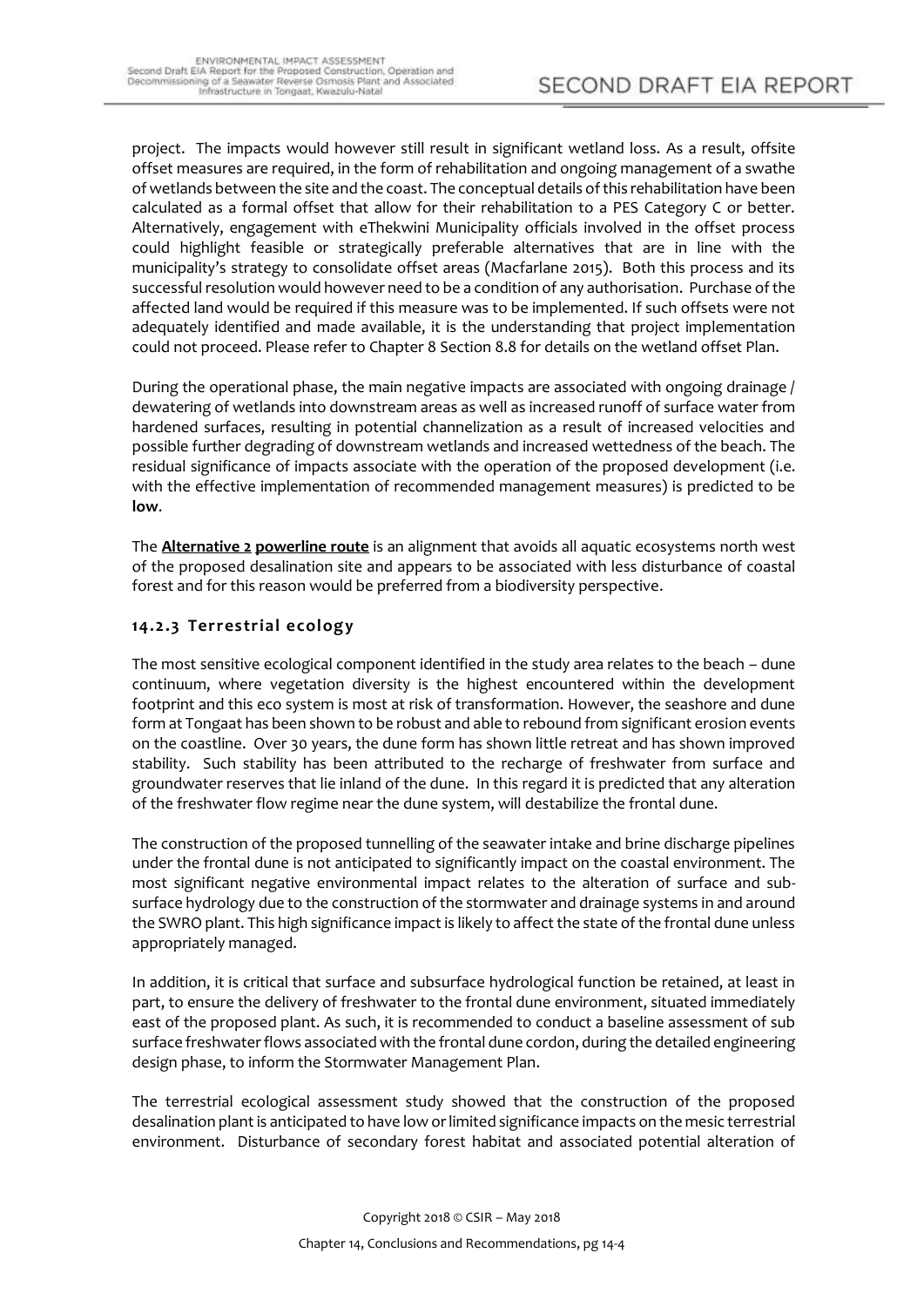slopes is expected with the establishment of the SWRO plant (to the south west of the proposed site).

During the operational phase, the main key impacts is associated with the presence of powerlines serving the facility as these would pose a potential hazard to, in particular, avian species in and around the uMdloti River valley. Habitat associated with bird corridors (valleys, wetlands and riverine environments) that are traversed by powerlines should have mitigation measures to reduce bird strikes and electrocution established on the conductors.

All impacts can be mitigated through judicious design and planning, as well as management interventions during and post the construction and operational phases of the project. Following the effective implementation of the recommended key mitigation actions, all impacts on terrestrial ecology, associated with the proposed project are predicted to be of **low** significance. The redress of exotic invasion and general vegetative and ecological management interventions will be an important component of the post construction and operational management regime.

Although leading to similar level of impact significance (i.e. low significance), the **Alternative 1 potable water pipeline** and the **Alternative 2 powerline** routes are recommended.

#### <span id="page-6-0"></span>**14.2.4 Noise Impacts**

Results of the Noise impact study showed that, during the construction phase, there may be some short term increase in noise in the immediate areas surrounding the proposed desalination plant site and the pipeline and powerline routes as the ambient noise levels may be exceeded in some areas, in particular if construction activities are undertaken at night. It must be noted that noise associated with blasting and drilling during the construction phase will be difficult to mitigate.

Residents are not anticipated to be significantly impacted by noise generated at the desalination plant during the operational phase. Long term noise impact from the plant during the operation phase will be concentrated in the immediate area around the facility and is not anticipated to affect identified sensitive receptors.

Residual noise impacts associated with the proposed plant are predicted to be of **low** and **very low** significance during the construction and operational phases respectively, provided the recommendations for mitigating noise impacts are applied effectively. These include construction and operational management techniques to minimise impact as well as physical design considerations. Impacts associated with noise are anticipated to be of similar significance for both powerline routes (Alternatives 1 and 2).

#### <span id="page-6-1"></span>**14.2.5 Visual Impacts**

The site proposed for the desalination plant is located in a landscape with a mixed rural, residential and beachfront character. The desalination plant will introduce a more industrial development type into this landscape. A number of highly sensitive visual receptors have been identified in close proximity to the sites, including residents of Desainagar, Shaka Estate, La Mercy and motorists on the M4 adjacent to the plant site. Views with potential scenic or aesthetic qualities will therefore potentially be altered by the development.

The key issues identified in the visual impact assessment study (high significance without mitigation measures) relate to visual impacts associated with the construction of the proposed desalination plant, on sensitive visual receptors as well as impacts of the proposed plant on the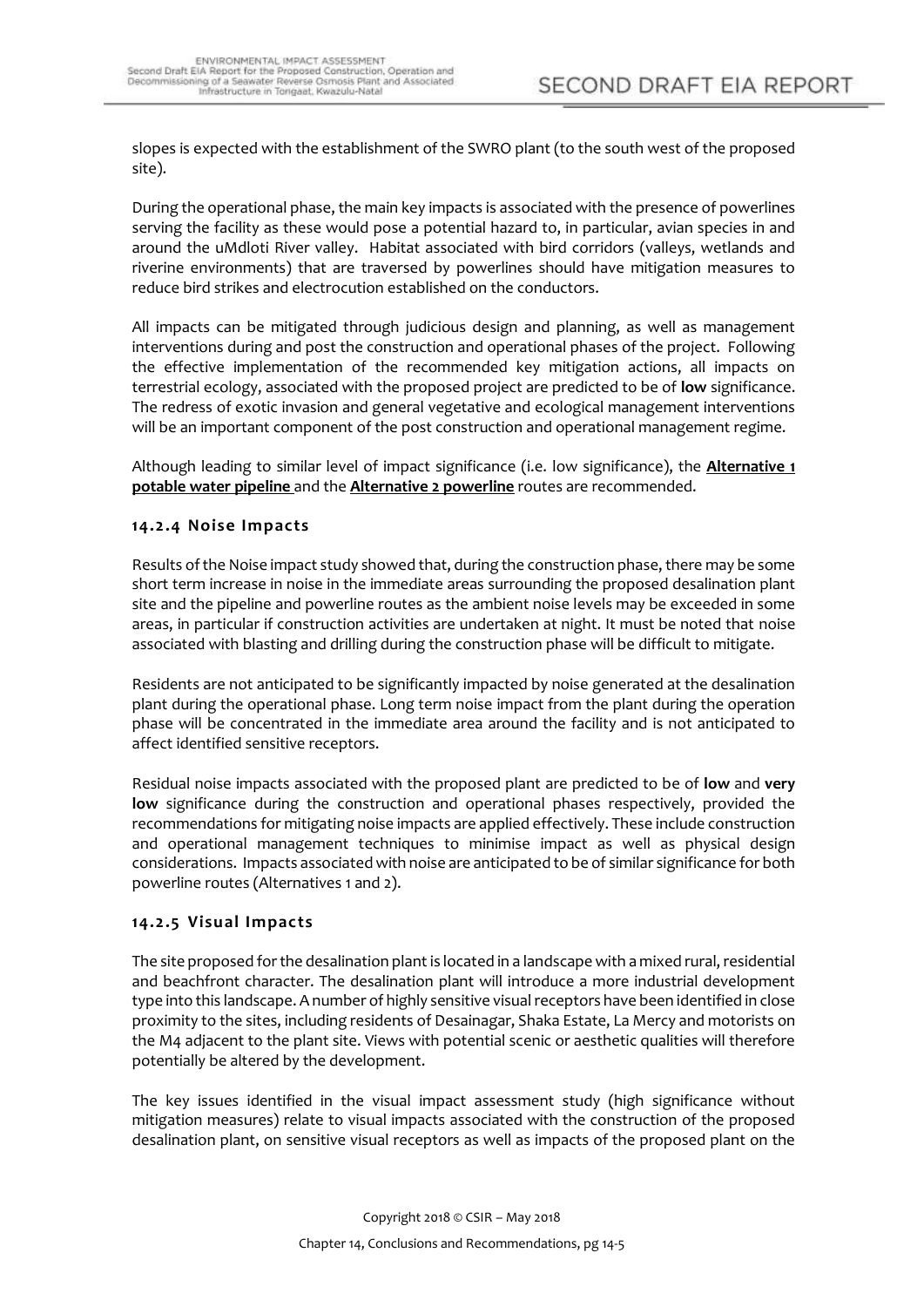landscape and visual intrusion of the latter on existing views of sensitive receptors, in particular King Shaka Estate and other nearby houses in Desainagar.

The proposed transmission line (Alternative 2) from the desalination plant to Mdloti Substation is on the other side of the N2 from Mount Moreland and it is therefore likely that views of construction activities will be very limited beyond the N2 which is a large structure with high traffic volume. Visual intrusion is therefore expected to be low for views of construction activities and operation of the overhead lines (Alternative 2) from Mount Moreland. At La Mercy (and most of the coastal corridor) there are no high voltage power lines in views and these will be the first to be introduced into the landscape. However, views from La Mercy are downhill and the proposed powerline (Alternatives 1 and 2) is unlikely to be exposed against the sky. Visual intrusion is therefore expected to be low for residents of La Mercy. Overall, the significance of the impacts associated with these powerline alternatives on sensitive visual receptors is anticipated to be **Low** negative. It is expected that visual impacts associated with the construction of the proposed **Alternative 2 powerline route** will be of slightly lower significance than Alternative 1.

Visual impacts associated with the construction of the proposed potable water pipeline and marine pipelines are predicted to be of medium significance prior to the implementation of mitigation measures.

During the operation, night lighting at the proposed desalination plant is also anticipated to impact on the nightscape of the surrounding region and is predicted to be of medium significance without mitigation actions.

With the implementation of recommended management actions, primarily aiming at reducing the industrial aspect of the development, the overall residual visual impact is predicted to be of a **low** to **medium** significance, with the exception of the temporary visual impact associated with the construction of the desalination plant which remains of **high** significance.

Plans for the future of this region, Northern Coastal Corridor, indicate that most of it will be used for residential areas. Sugar cane farms will become residential areas and Desainagar will become a middle- to up-market residential area. The desalination plant will therefore potentially have a high cumulative impact on the area since it is a large industrial development which will be surrounded by low density residential areas. Mitigation measures discussed for the visual impact above will also apply for the cumulative visual and landscape impacts. If successful, the measures will reduce the significance of both cumulative landscape and visual impacts to medium Negative.

#### <span id="page-7-0"></span>**14.2.6 Impacts on Heritage resources**

The proposed Tongaat plant site is of low sensitivity from all aspects of archaeological heritage. The access servitudes for the intake/outlet pipelines under the coastal foreshore dunes and the immediate environs were "red-flagged" for the very probable presence of Iron Age shell middens, although site inspections revealed no immediate evidence of such middens.

The majority of the bulk water supply pipelines into the eThekweni water supply system are along existing servitudes with the exception of the proposed La Mercy-Waterloo Reservoir pipeline which is a "greenfield" alignment to its junction with the existing Waterloo-Mhlothi Reservoirs' servitude. The proposed 132kV powerline is aligned between the proposed desalination plant and the Mdloti substation. No heritage resources were observed within the proposed development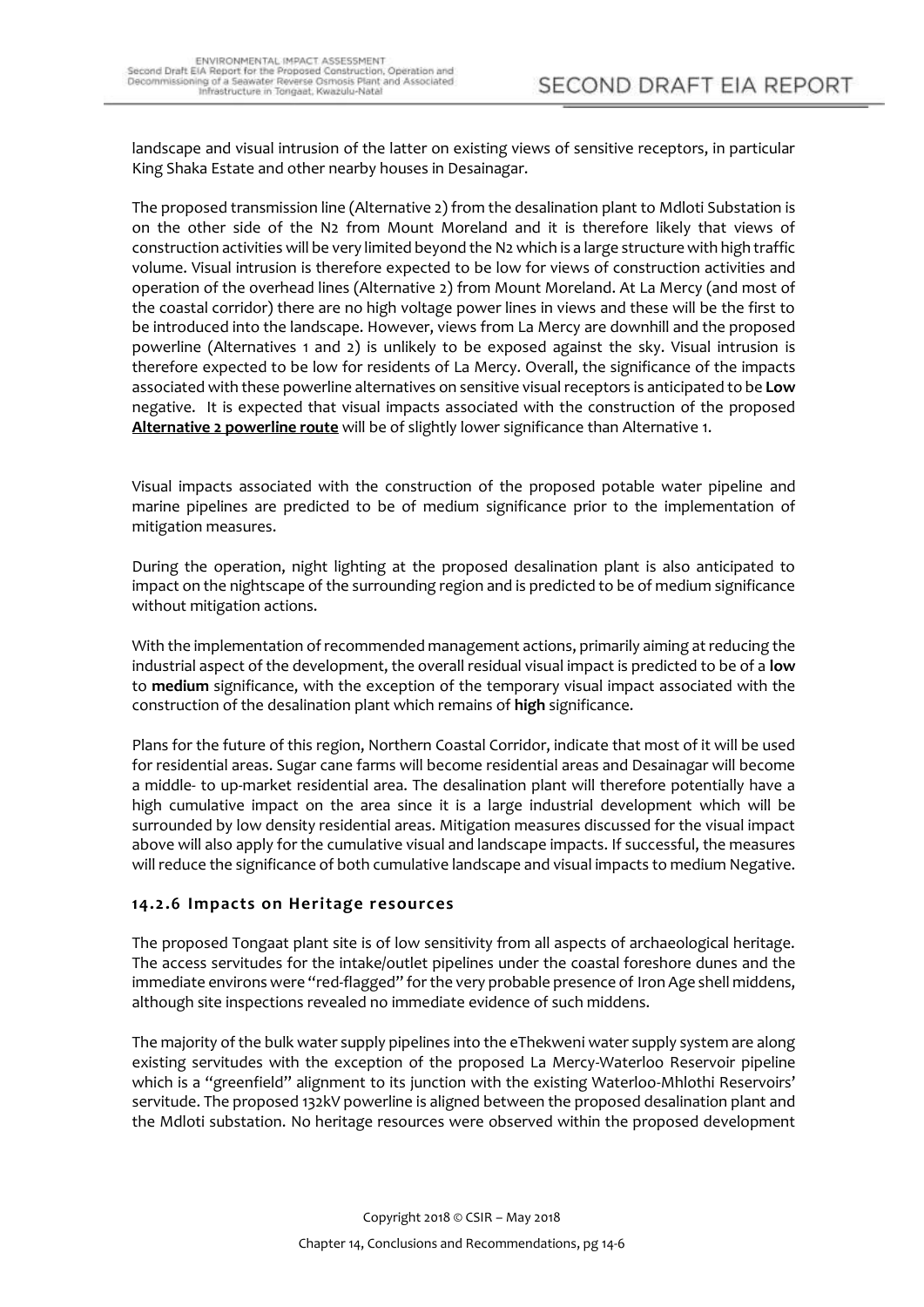areas. This applies for both powerline alignments (Alternative 1 and Alternative 2) and for the proposed potable water route.

The SAHRIS Palaeosensitivity Map indicates that the area has high sensitivity. However, the proposed intake/outlet pipelines are to be tunnelled 10–15m below sea-level from the desalination plant to beyond the surf zone in the ocean. For the rest of their length thereafter the pipelines will be aligned on the sea-bed. Consequently, impacts on the sensitive foreshore are minimised.

Should middens or subterranean archaeological material be exposed during these activities, a Phase Two assessment will have to determine their significance and appropriate mitigation. As per SAHRA request (Letter dated 8 December 2015), a desk-based maritime archaeological assessment of MUCH resources in the area is being undertaken and as agreed by SAHRA, the proposed magnetometer survey will take place post-consent, provided it is included as a condition of any approval granted for the proposed development.

## <span id="page-8-0"></span>**14.2.7 Socio-Economic Impacts**

The social and economic assessments found that the project would be associated with a number of **positive** socio-economic impacts. The proposed project should prove to be largely compatible with relevant water supply planning which contains clear justifications for moving to the detailed feasibility assessment and associated EIA phase for desalination whilst recognizing risks associated with high costs. Broad spatial planning guidance for the site also indicates that it has been earmarked for residential development in the future although it is currently used for agricultural purposes. This calls for clear justifications for proposals for the site that do not entail residential development. Arguably the supply of water for residential and other purposes would qualify as a reasonable justification in this regard and seems to reflect current thinking of the eThekwini Municipality's Framework Planning Branch in this regard. The proposed plant would eventually supply water to between 150 000 and 200 000 four-person households.

The proposed desalination plant is also predicted to have a **positive** impact of **medium** significance on economic activity given the size of the new spending injections associated with it.

In order for the desalination plant to be constructed on the proposed site, privately owned land which is currently economically productive will be lost. The emotional and economic impact due to permanent loss of land and housing has been identified as a potentially significant impact. Although economic impacts associated with that loss can be mitigated to low significant impacts through appropriate compensation measures, the perceptual or emotional impact is difficult to quantify and mitigate against. Considering the sentimental value of the land identified during consultation with the land owners (i.e. this land is reported to have been in the Govender family for an extended period of time (in excess of 100 years)), the significance of such impact is considered **high**.

The loss of income for market garden employees is potentially a significant impact if suitable mitigation measures are not implemented. The social impact assessment study confirmed that the employees on the market gardens can be classified as 'vulnerable' and that a loss of income may have significant social implications. However, with suitable mitigation and management measures such as prioritising employment for garden employees at the plant or moving the market gardens to alternative land, the significance of this impact is anticipated to be reduced to an acceptable level (**medium** significance). During the construction phase, impacts associated with the influx of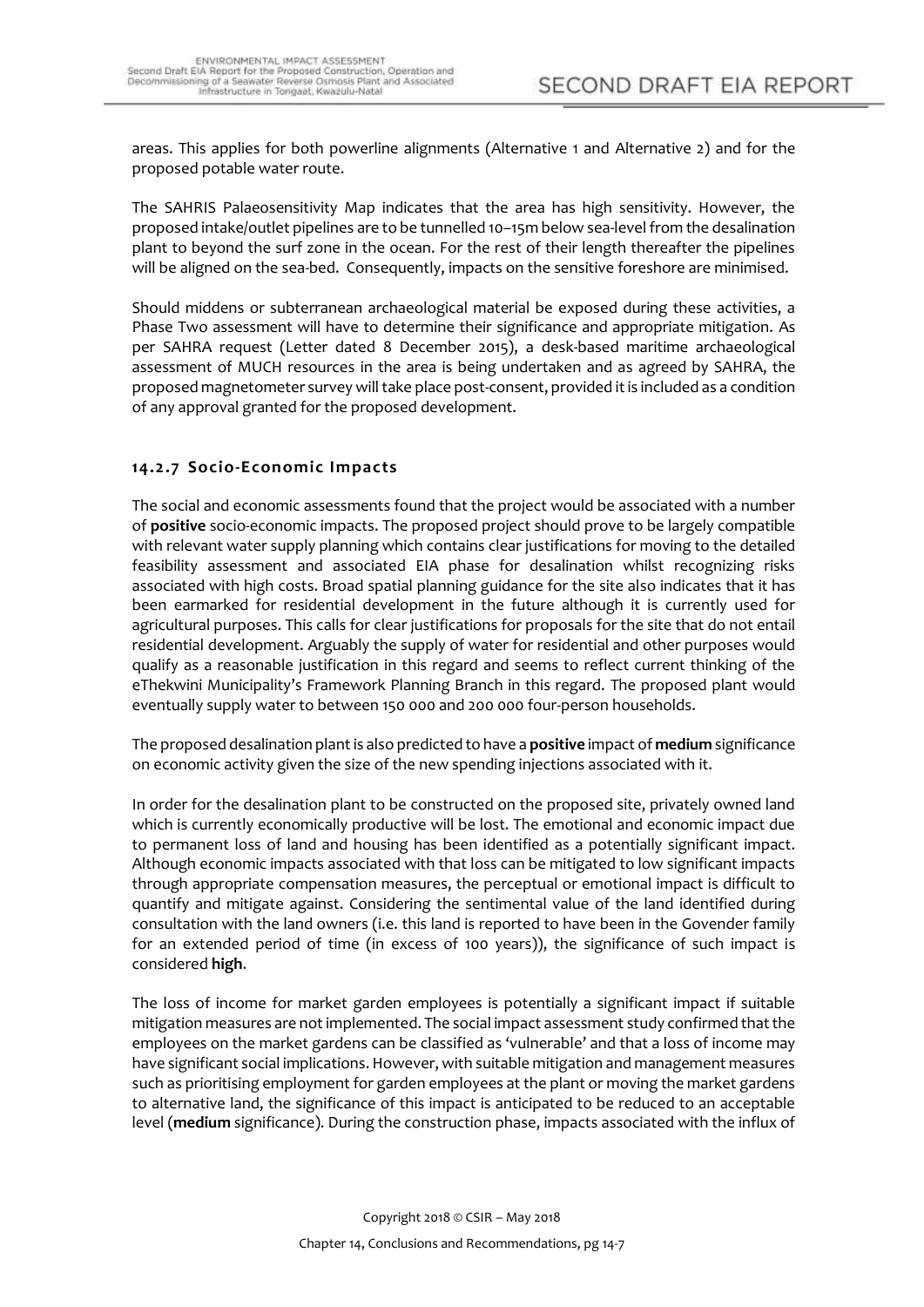workers are anticipated to be potentially significant. However, with the implementation of the recommended management actions, these residual impacts would be of **low** to **medium**.

A key concern identified during this process relates to how the sense of place of the area will be altered following the construction of the proposed desalination plant which would be associated with visual and noise impacts (refer to sections 14.1.4 and 14.1.5 above). The impact on sense of place is amplified by the strong connection many local residents report having with the area. However, it does need to be considered that the area which will be affected is relatively isolated in that the impacts on sense of place will be localised and not stretch along the coast line. This would also entail risks to the saleability of surrounding property as would be the case with virtually all major construction projects, leading to a residual impact (short term and long term) on property values of **medium** significance. Note that these impacts are not likely to be evenly spread and higher intensity impacts would be associated with the loss of views in particular. However, it needs to be borne in mind that the project would augment water supplies which are critical if property values are to be maintained. In this sense, the project or any other water supply project would provide important support for property values.

During the construction and operation phases, impacts on tourism and recreation are anticipated to be potentially significant when considering visual impacts along with relatively lower risks from noise and marine impacts. Although there would be some opportunity to mitigate visual impacts, the establishment of a plant of a nature and size proposed within the surrounding context would not be supportive of current tourism use or of the future development of tourism in the local area. However, with the effective implementation of the recommended management actions, these residual impacts would be of **medium** significance.

Impacts on fishing during construction and operation are likely to be of **low** significance with mitigation based on the findings of the marine specialist study.

The project would require relatively significant conversion of land to make way for the necessary infrastructure including the plant, pump station, pipelines and transmission lines. The **opportunity costs** with respect to current land use would therefore be relatively high in production terms given the high intensity production taking place. Land conversion would also have significant opportunity costs in terms of lost livelihood opportunities unless production can be established elsewhere.

In light of future planning guidance for the area it is also instructive to consider the opportunity costs associated with alternative potential future uses of the site. The site is generally well suited to future residential development given its position in an area earmarked for further growth, sea views on offer and easy access to the beach. Opportunity costs in this regard are thus likely to be high given the residential development that would have to be foregone.

Given the costs of the desalination plant it is likely that **water tariffs** in the area will have to continue increasing at rates above the base tariff and probably above the general rate of inflation. Bear in mind that any tariff increases related to desalination would take place within a context where it is likely that tariffs will need to increase regardless of which water supply option is implemented next. This is a common situation throughout the country and relates to new water supply options generally being more expensive relative to existing schemes which were often constructed first precisely because of their lower cost.

The proposed project does not present social nor economic related fatal flaws; however, there are social sensitivities which need to be addressed as the project progresses. These sensitivities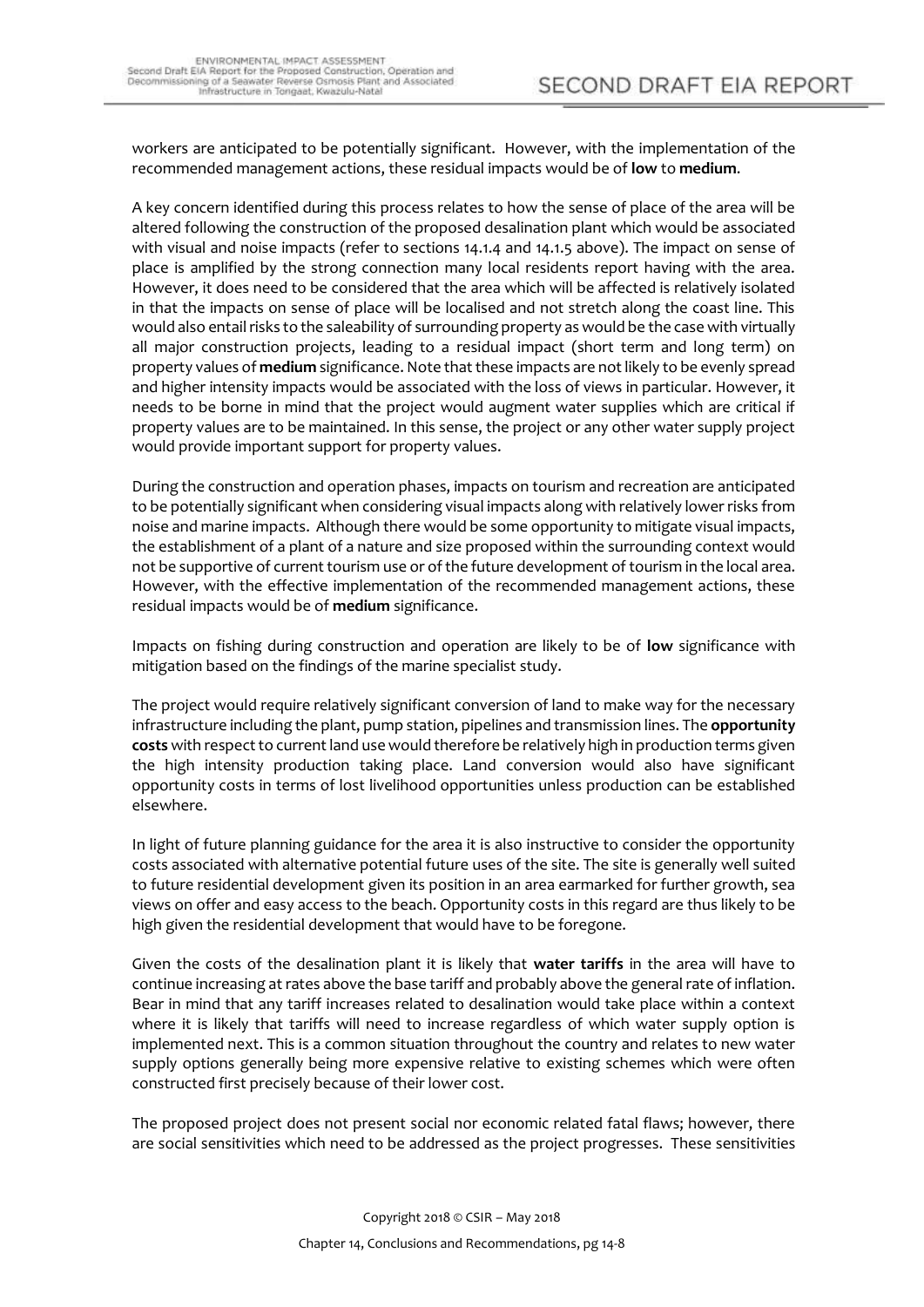need to be measured against the significant positive benefit that the proposed project would bring to alleviating serious water shortages in the study area and surrounding regions, and against the far more substantial negative social implications that will arise by not addressing water shortages.

## <span id="page-10-0"></span>**14.2.8 Summary of the comparative assessment of the positive and negative implications of the proposed activity**

Sections 14.1.1 to 14.1.7 provide a summary of the findings of the specialist studies (or inputs) that were sourced as part of this EIA process. Table 14.1 summarises the overall residual significance of these impacts following the implementation of the recommended mitigation and management measures. Section 14.2 presents the **key management actions** associated with identified significant impacts, i.e. impacts rating medium or higher prior to the implementation of the proposed mitigations.

From this table it can be seen that provided the stipulated management actions are implemented effectively, two (2) **negative** impacts of **high residual** significance are still predicted to occur as a result of this project, namely short term visual impacts associated with construction activities, and the emotional impact due to permanent loss of land and housing. The remaining impacts are all predicted to be of **very low** to **medium** significance rating providing that the recommended management actions are effectively implemented. It must be noted that the destruction of wetlands associated with construction activities has been assessed to be of **medium** to **high** significance after mitigation. In addition to the recommended on-site mitigations, as required to minimise direct impacts associated with loss of wetland ecosystem services on the site, off-site mitigation is required to attempt to offset the net loss of wetlands associated with the proposed desalination plant and to address Cumulative Impacts.

The **positive** impacts generated by the project are associated with the economic benefits from employment opportunities, knowledge gained from conservation of potential fossil finds and the fact that the proposed facility is largely compatible with relevant water supply planning. Of **high** significance is the **positive** benefit that the proposed project would bring to alleviating the potential future water shortages in the study area and surrounding regions, in particular given increased variability in rainfall as a result of climate change. The amount of water generated by the proposed plant would equate to providing 187 500 four-person households with water daily assuming a 200 l/person/day scenario. The desalination plant will provide water to residential, commercial and industrial development both north and south of the plant site. The plant is proposed to serve the increasing demand along the entire North Coast Area, with the supply areas extending from Stanger in the North to Cornumbia, Verulam and Waterloo in the South.

Although decommissioning must be considered as a possibility, the probability of the plant being decommissioned is near zero. The intention would be to manage the plant indefinitely and to upgrade components of the plant as and when required. Once commissioned the plant would form an integral part of the supply system for the North Coast and as such will be needed for future supply to the area. Seawater desalination technologies will improve with time and it is possible that components of the scheme may be replaced (mostly internal process components) as these technologies improve. However, it is extremely unlikely that the plant will be decommissioned in totality.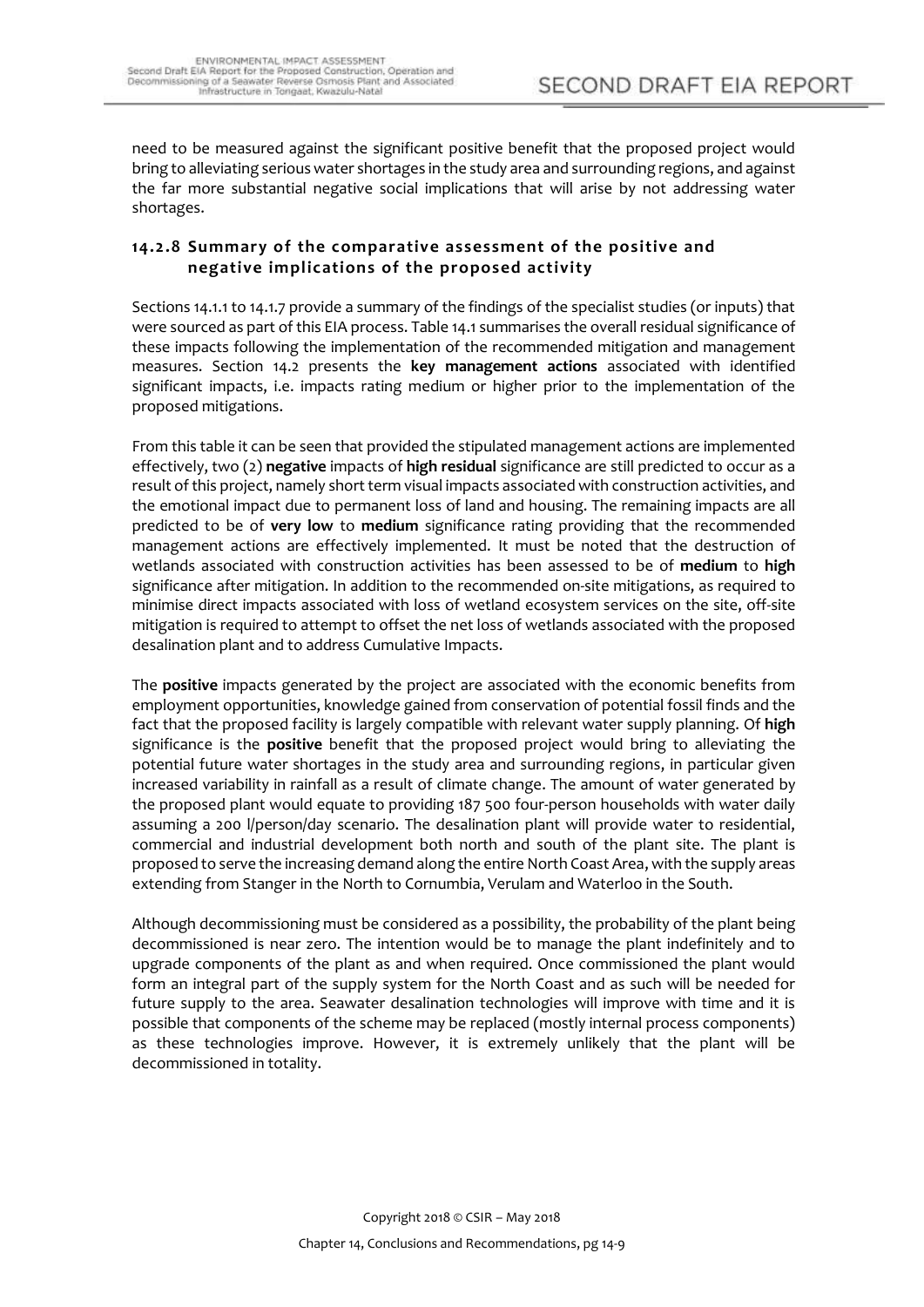#### Table 14.1: Comparative assessment of overall impacts following mitigation measures

<span id="page-11-0"></span>

|                                       |                                                 | <b>POTABLE WATER PIPELINE</b>                                                    |                            | <b>POWERLINE</b>                                |                            |                                             |
|---------------------------------------|-------------------------------------------------|----------------------------------------------------------------------------------|----------------------------|-------------------------------------------------|----------------------------|---------------------------------------------|
|                                       | <b>DESALINATION SITE</b>                        | <b>INITIAL ROUTE</b>                                                             | <b>ALTERNATIVE 1</b>       | <b>INITIAL</b>                                  | <b>ALTERNATIVE 1</b>       | <b>ALTERNATIVE 2</b>                        |
|                                       |                                                 | <b>Construction Phase</b>                                                        |                            |                                                 |                            |                                             |
| Marine Ecology Assessment             | Low-Medium Negative                             |                                                                                  |                            | $\overline{\phantom{a}}$                        |                            |                                             |
| Freshwater Ecology Assessment         | Low- Medium to High Negative                    | Low Negative                                                                     | Low Negative               | <b>Fatal Flaw</b><br>(Lake Victoria)            | Low Negative               | Low Negative<br>(Preferred)                 |
| <b>Terrestrial Ecology Assessment</b> | Low Negative                                    | Low Negative                                                                     | Low Negative               | <b>Fatal Flaw (KSIA</b><br>biodiversity offset) | Low Negative               | <b>Low Negative</b><br>(slightly preferred) |
| Noise Impact Assessment               | Very Low - Low Negative                         | Very Low - Low Negative                                                          | Very Low - Low<br>Negative | Very Low - Low Negative                         | Very Low - Low<br>Negative | Very Low - Low<br>Negative                  |
| Visual Impact Assessment              | Medium-High Negative                            | Low Negative                                                                     | Low Negative               | Medium Negative<br>(without re-alignment)       | Low Negative               | <b>Low Negative</b><br>(Slightly preferred) |
| Social Assessment                     | Medium-High Negative<br>(Medium Positive)       | <b>Fatal Flaw (crossing)</b><br>property approved for<br>development of housing) | Low-Medium<br>Negative     | Low-Medium Negative                             | Low-Medium<br>Negative     | Low-Medium<br>Negative                      |
| Economic Assessment                   | Low-Medium Negative<br>(Medium Positive)        | $\sim$                                                                           | $\sim$                     |                                                 |                            |                                             |
| Heritage Assessment                   | Low Negative                                    | Low Negative                                                                     | Low Negative               | Low Negative                                    | Low Negative               | Low Negative                                |
|                                       |                                                 | <b>Operation Phase</b>                                                           |                            |                                                 |                            |                                             |
| Marine Ecology Assessment             | Very Low - Low Negative                         | $\omega$                                                                         |                            |                                                 |                            |                                             |
| Freshwater Ecology Assessment         | Low-Medium Negative                             | Low Negative                                                                     | Low Negative               | <b>Fatal Flaw</b><br>(Lake Victoria)            |                            |                                             |
| Terrestrial Ecology Assessment        | Low Negative                                    | Low Negative                                                                     | Low Negative               | Low Negative                                    | Low Negative               | Low Negative                                |
| Noise Impact Assessment               | Very Low Negative                               |                                                                                  |                            |                                                 |                            |                                             |
| Visual Impact Assessment              | Medium Negative                                 | Low Negative                                                                     | Low Negative               | High Negative (without<br>re-alignment)         | Low - Medium<br>Negative   | Low Negative<br>(slightly preferred)        |
| Social Assessment                     | Low-Medium Negative (Medium<br>- High Positive) | <b>Fatal Flaw</b>                                                                | Low Negative               | Low Negative                                    | Low Negative               | Low Negative                                |
| <b>Economic Assessment</b>            | Low-Medium Negative<br>(Medium Positive)        |                                                                                  |                            |                                                 |                            |                                             |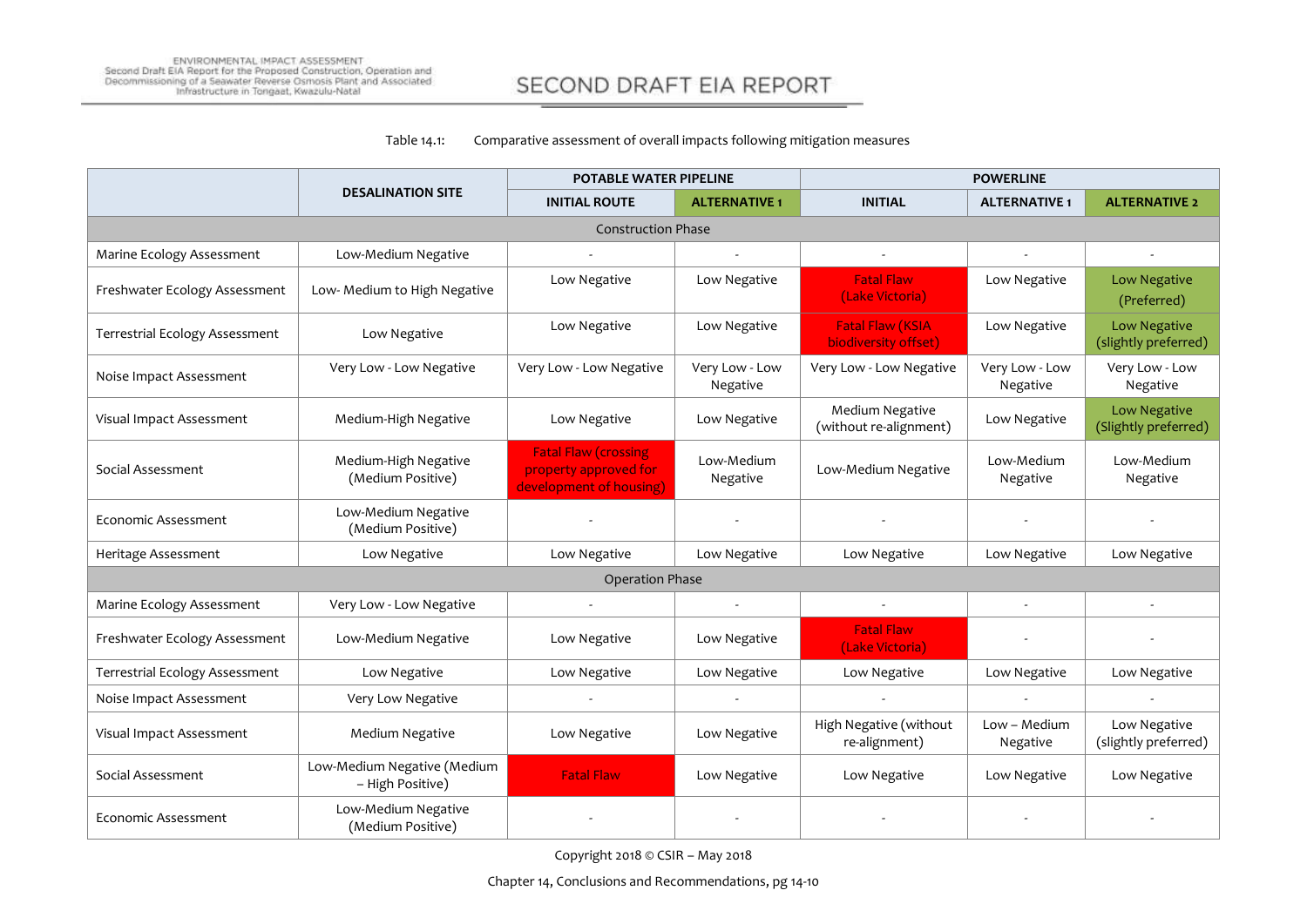## **14.3 RECOMMENDED KEY MANAGEMENT AND MONITORING REQUIREMENTS**

<span id="page-12-0"></span>

| <b>Management actions proposed</b><br>by the proponent                                                                                                                                                                                       | Key recommended management actions                                                                                                                                                                                                                                                                                                                                                                                                                                                                                                                                                                                                                                                                                                                                                                                                                                                                                                                                                                                                                           | <b>Monitoring actions</b>                                                                                                                                                                                                                                                                                                                                                                                                                                                                                                                                                                                                                                                                                                |
|----------------------------------------------------------------------------------------------------------------------------------------------------------------------------------------------------------------------------------------------|--------------------------------------------------------------------------------------------------------------------------------------------------------------------------------------------------------------------------------------------------------------------------------------------------------------------------------------------------------------------------------------------------------------------------------------------------------------------------------------------------------------------------------------------------------------------------------------------------------------------------------------------------------------------------------------------------------------------------------------------------------------------------------------------------------------------------------------------------------------------------------------------------------------------------------------------------------------------------------------------------------------------------------------------------------------|--------------------------------------------------------------------------------------------------------------------------------------------------------------------------------------------------------------------------------------------------------------------------------------------------------------------------------------------------------------------------------------------------------------------------------------------------------------------------------------------------------------------------------------------------------------------------------------------------------------------------------------------------------------------------------------------------------------------------|
| <b>MARINE ECOLOGY</b>                                                                                                                                                                                                                        |                                                                                                                                                                                                                                                                                                                                                                                                                                                                                                                                                                                                                                                                                                                                                                                                                                                                                                                                                                                                                                                              |                                                                                                                                                                                                                                                                                                                                                                                                                                                                                                                                                                                                                                                                                                                          |
| <b>DESIGN PHASE</b><br>Install screens to prevent fish<br>from entering the system<br>while still allowing adequate<br>water flow.<br>CONSTRUCTION<br>Comply with Umgeni Water<br>Construction Specification for<br>Environmental Management | <b>DESIGN PHASE</b><br>Design plant properly, e.g. by eliminating dead spots and threaded connections, to reduce<br>$\bullet$<br>corrosion to a minimum (corrosion resistance is considered good when the corrosion rate is<br><0.1 mm/a (UNEP 2008).<br>Align pipeline to minimise rock blasting.<br>$\bullet$<br>Establish a rigorous Blasting Method Statement/Protocol in accordance with SANS<br>$\bullet$<br>standards, with adherence to all public safety requirements and which minimise the<br>environmental effects of shock waves (e.g. no turtles, marine mammals or flocks of diving or<br>swimming birds within a 2-km radius of the blasting point, smaller, quick succession blasts,<br>one blast per day etc.)<br>Conduct an entrainment study.<br>$\bullet$<br>Conduct a study on the chemical and physical properties of the raw water at the proposed<br>intake site prior to the design and construction of the desalination plant.                                                                                                    | Establish a baseline of shallow subtidal<br>1.<br>invertebrate macrofaunal communities.<br>Sample annually for a period of at least 4<br>years (including at least 2 years prior to<br>construction).<br>Implement a monitoring program to study<br>2.<br>the effects of the discharged brine on the<br>receiving water body, which is associated<br>with the validation of the model results, and<br>use the information to develop a<br>contingency plan that examines the risk of<br>contamination, and considers procedures<br>that must be implemented to mitigate any<br>unanticipated impacts.                                                                                                                    |
|                                                                                                                                                                                                                                              | <b>CONSTRUCTION</b><br>All construction activities in the coastal zone must be managed according to a strictly<br>$\bullet$<br>enforced Environmental Management Plan.<br>Compile and implement a Protocol for refuelling/servicing activities under normal and<br>$\bullet$<br>emergency situations<br>Compile and implement a Spill Contingency Plan or Response Method Statement<br>$\bullet$<br>Good house-keeping must form an integral part of any construction activities.<br>$\bullet$<br>Restrict disturbance of the sea bottom to the smallest area possible.<br>$\bullet$<br>Restrict vibration-generating activities to the absolute minimum required.<br>$\bullet$<br>All blasting activities should be conducted in accordance with the Blasting protocol/Method<br>$\bullet$<br>statement.<br>Ensure that excavated sediments are only discharged down-current of the construction site.<br><b>OPERATION</b><br>Keep intake velocities below ~0.15 m/s to ensure that fish and other organisms can escape<br>$\bullet$<br>the intake current. | Once in operation, conduct a monitoring<br>3.<br>program to ensure that the diffuser is<br>performing to the expected specifications<br>and that required dilution levels are<br>achieved.<br>Confirm brine and thermal footprints by<br>sampling with a conductivity-temperature-<br>depth (CTD) probe to confirm the<br>performance of the discharge system and<br>the numerical model predictions.<br>Undertake WET testing of the discharged<br>5.<br>effluent for a full range of operational<br>scenarios (i.e. shock dosing, etc.) to ensure<br>complete confidence in the potential effects<br>of co-discharged constituents and the<br>antiscalant to be used.<br>Periodically assess bacterial regrowth.<br>6. |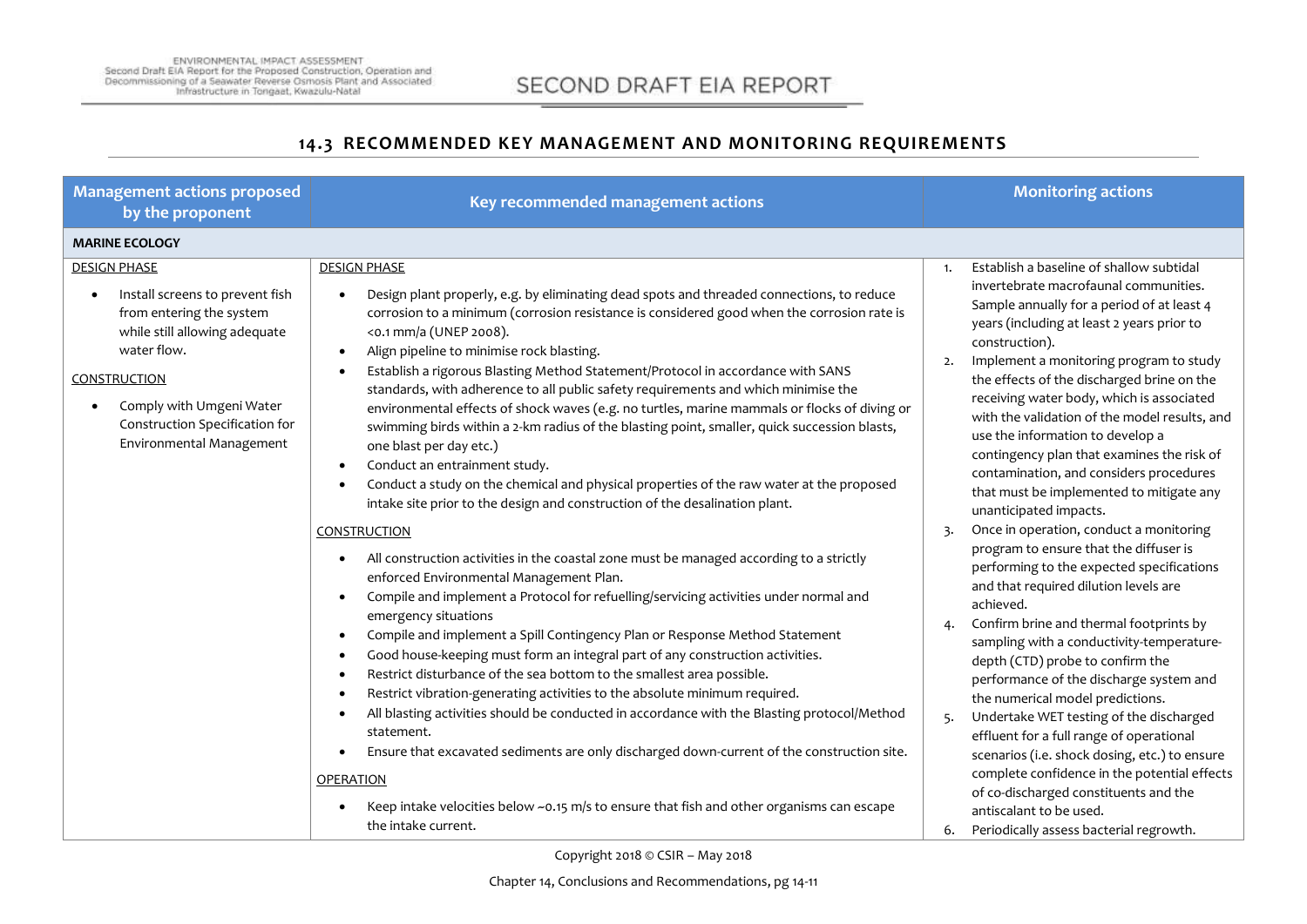| <b>Management actions proposed</b><br>by the proponent                                                                                                                                                                                                                                                                                                                                                                                                                                             | Key recommended management actions                                                                                                                                                                                                                                                                                                                                                                                                                                                                                                                                                                                                                                                                                                                                                                                                                                                                                                                                                                                                                                                                                                                                                                                                                                                                                               | <b>Monitoring actions</b>                                                                                                                                                                                                                                                                                                                                                                                                                                                                                                                                                                                                                                                                                                          |
|----------------------------------------------------------------------------------------------------------------------------------------------------------------------------------------------------------------------------------------------------------------------------------------------------------------------------------------------------------------------------------------------------------------------------------------------------------------------------------------------------|----------------------------------------------------------------------------------------------------------------------------------------------------------------------------------------------------------------------------------------------------------------------------------------------------------------------------------------------------------------------------------------------------------------------------------------------------------------------------------------------------------------------------------------------------------------------------------------------------------------------------------------------------------------------------------------------------------------------------------------------------------------------------------------------------------------------------------------------------------------------------------------------------------------------------------------------------------------------------------------------------------------------------------------------------------------------------------------------------------------------------------------------------------------------------------------------------------------------------------------------------------------------------------------------------------------------------------|------------------------------------------------------------------------------------------------------------------------------------------------------------------------------------------------------------------------------------------------------------------------------------------------------------------------------------------------------------------------------------------------------------------------------------------------------------------------------------------------------------------------------------------------------------------------------------------------------------------------------------------------------------------------------------------------------------------------------------|
|                                                                                                                                                                                                                                                                                                                                                                                                                                                                                                    | If biocide dosing proves ineffective in controlling marine growth then undertake regular<br>pigging of the intake pipelines.<br>Undertake intermittent chlorination of the intake water to prevent bacterial regrowth in the<br>brine.<br>Ensure that residual chlorine is suitably neutralised with sodium bisulfite (SBS); residual<br>chlorine in the brine discharge must be below No Observed Effect Concentration (NOEC)<br>and/or the relevant water quality target values.<br>Avoid the use of nutrient-enriching antiscalants, and use antiscalants with low toxicity to<br>aquatic invertebrate and fish species.                                                                                                                                                                                                                                                                                                                                                                                                                                                                                                                                                                                                                                                                                                      | Continuously monitor the effluent for heavy<br>7.<br>metals, residual chlorine and dissolved<br>oxygen levels. If dissolved oxygen levels are<br>too low (due to overdosing of sodium<br>bisulfite), aerate if necessary. Residual<br>chlorine in the brine discharge must be<br>below 3 µg/l.<br>Check corrosion levels of plant constituent<br>8.<br>parts and the physical integrity of the intake<br>and outlet pipes and diffuser and replace or<br>modify components if excessive corrosion is<br>identified or specific maintenance is<br>required.                                                                                                                                                                         |
| <b>AQUATIC AND ESTUARINE ECOLOGY</b>                                                                                                                                                                                                                                                                                                                                                                                                                                                               |                                                                                                                                                                                                                                                                                                                                                                                                                                                                                                                                                                                                                                                                                                                                                                                                                                                                                                                                                                                                                                                                                                                                                                                                                                                                                                                                  |                                                                                                                                                                                                                                                                                                                                                                                                                                                                                                                                                                                                                                                                                                                                    |
| <b>DESIGN PHASE</b><br>The powerline support towers<br>would not be located within<br>drainage lines/wetlands, and<br>would be spaced so as to allow<br>the lines to span across low<br>points (spanning distances<br>from $300 - 400$ m, but up to<br>600m if necessary).<br>Crossings of drainage lines<br>with pipelines will be routed<br>where feasible along high-lying<br>areas.<br>CONSTRUCTION<br>Comply with Umgeni Water<br>Construction Specification for<br>Environmental Management. | <b>DESIGN PHASE</b><br>Incorporate measures that allow collection of groundwater flows upstream of the built<br>structures of the desalination plant, and their diversion and subsequent infiltration across<br>the full width of the existing two wetland basins downstream of the built structures.<br>An ecological corridor, vegetated with locally indigenous vegetation, must be established<br>$\bullet$<br>along the north eastern boundary of the site, in a band of width 20m minimum, extending to<br>the undeveloped land on the upslope side of the property.<br>Powerline:<br>Finalise alignment to avoid as far as possible areas where lines cannot overpass riparian<br>zones and areas of indigenous vegetation within 30m of a watercourse<br>No transmission line support towers should be located below the 8m contour and the 12<br>m contour of the estuary and river respectively or within the 1:50 year floodline,<br>whichever is the greater distance from the channel<br>Potable water pipeline:<br>Where possible, shifting the pipeline alignment so as to by-pass hillslope seep wetlands.<br>Where the channelled valley bottom wetland (specifically Watercourse B1) is considered<br>$\circ$<br>significantly incised as a result of head cut erosion, include of a low gabion weir structure | Visually inspect water passing into channels<br>1.<br>for signs of turbidity - upstream and<br>downstream assessment sites should be<br>used.<br>Monitor flow / water level at culverts on<br>2.<br>South Dune Road.<br>Annual assessments of wetland areas<br>3.<br>adjacent to the site to identify areas of<br>erosion or sources of possible salt water<br>contamination.<br>Monitor rehabilitated wetlands and ensure it<br>4.<br>has been rehabilitated to the agreed<br>category.<br>Assess on-site and downstream wetland<br>5.<br>condition and extent via aerial photography,<br>to identify whether hydrological<br>management is meeting mitigation<br>objectives (two-yearly for first 4 years after<br>development). |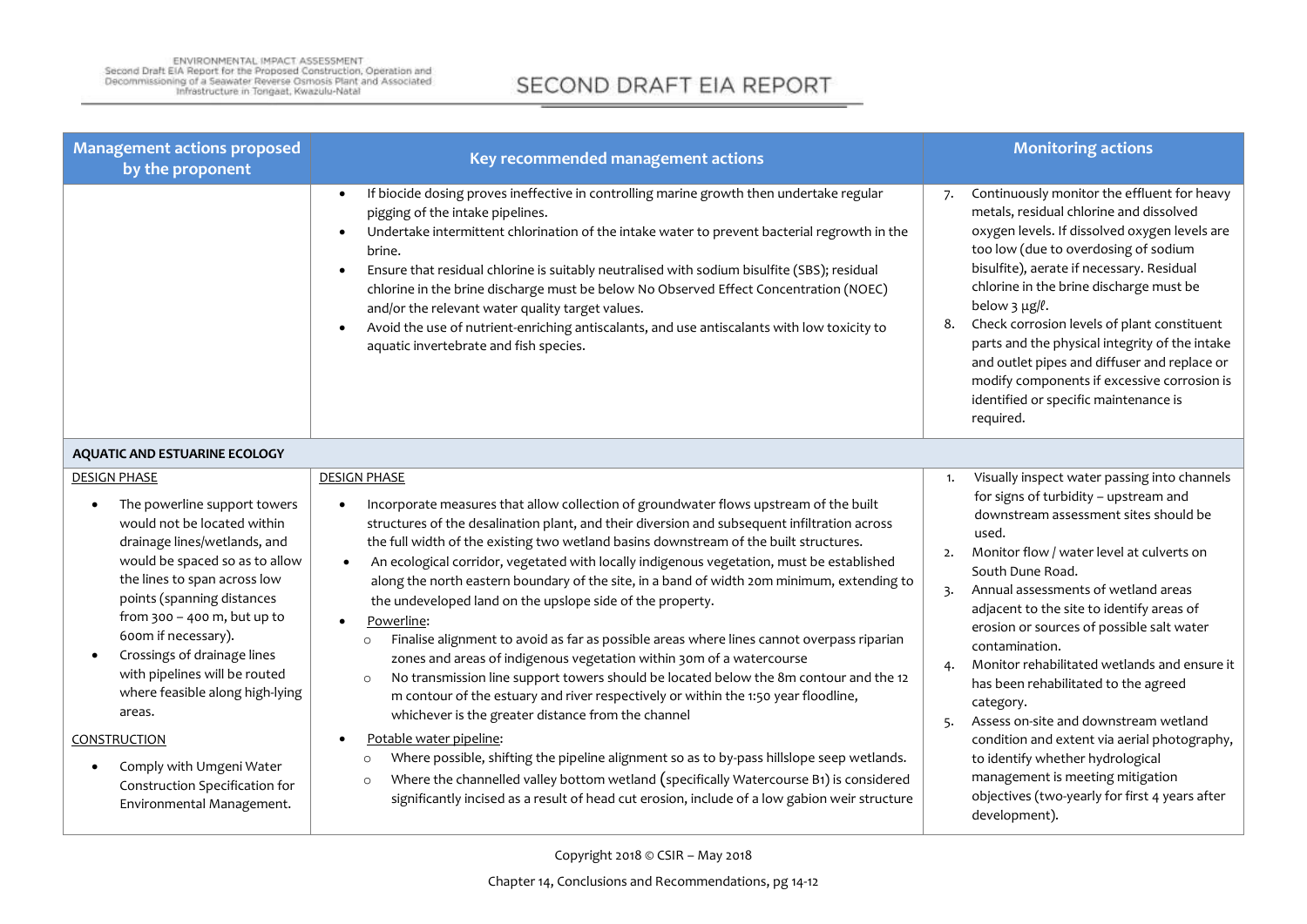| <b>Management actions proposed</b><br>by the proponent                                                                                   | Key recommended management actions                                                                                                                                                                                                                                                                                                                                                                                                                                                                                                                                                                                                                                                                                                                                                                                                                                                                                                                                                                                                                                                                                                                                                                                                                                                                                                                                                                                                                                                                                                                                                                                                                                                                                                                                                                                                                                                                                                                                                                                                                                                                                                                                                                                                                                                                                                                                                                                                                                                                                                                                              | <b>Monitoring actions</b> |
|------------------------------------------------------------------------------------------------------------------------------------------|---------------------------------------------------------------------------------------------------------------------------------------------------------------------------------------------------------------------------------------------------------------------------------------------------------------------------------------------------------------------------------------------------------------------------------------------------------------------------------------------------------------------------------------------------------------------------------------------------------------------------------------------------------------------------------------------------------------------------------------------------------------------------------------------------------------------------------------------------------------------------------------------------------------------------------------------------------------------------------------------------------------------------------------------------------------------------------------------------------------------------------------------------------------------------------------------------------------------------------------------------------------------------------------------------------------------------------------------------------------------------------------------------------------------------------------------------------------------------------------------------------------------------------------------------------------------------------------------------------------------------------------------------------------------------------------------------------------------------------------------------------------------------------------------------------------------------------------------------------------------------------------------------------------------------------------------------------------------------------------------------------------------------------------------------------------------------------------------------------------------------------------------------------------------------------------------------------------------------------------------------------------------------------------------------------------------------------------------------------------------------------------------------------------------------------------------------------------------------------------------------------------------------------------------------------------------------------|---------------------------|
| General construction impact<br>control measures to be<br>included for watercourses (i.e.<br>Drainage Lines A1, A2 and<br>Watercourse B1) | across the channel at the point of crossing, to flatten an artificially steepened channel<br>gradient.<br>Ground-truth the final proposed alignment of the Mdloti river crossing with an aquatic<br>$\circ$<br>ecologist<br>Design and implement a stormwater management plan to control the velocity, quantity and<br>quality of runoff from the site (particular attention should be given to limit the amount of<br>hardened surfaces, measures to include SUD principles)<br>Offsite wetland rehabilitation based on extent of wetland to be lost on site. The offset<br>measures outlined in Chapter 8 Section 8.8 must be implemented in full<br>Rehabilitate a swathe of wetlands between the site and the coast and manage them as<br>$\circ$<br>near-natural wetland systems (as opposed to agricultural lands) (see Chapter 8 Figure<br>$8.17$ ).<br>Dissipate subsurface and surface drainage from the north eastern portion of the<br>$\circ$<br>desalination plant site into these wetlands, via a series of specifically designed<br>dissipation trenches.<br>Replace existing cultivated crops with locally indigenous wetland vegetation.<br>$\circ$<br>Maintain a level of ecological connectivity between the lower wetland areas and the<br>$\circ$<br>upland portions of the catchment by establishing an ecological corridor, vegetated with<br>locally indigenous vegetation, along the north eastern boundary of the site (minimum<br>20m width), extending to the undeveloped land on the upslope side of the property.<br>Additional offsite wetland rehabilitation<br>Additional offsite wetland rehabilitation should ideally actively improve the condition of<br>$\circ$<br>similar or more threatened wetland habitat, to a condition that is better than Category D<br>- that is, Category C or better.<br>Possible targets for offset mitigation could include the existing agricultural wetlands<br>$\circ$<br>downstream of the southern portion of the proposed desalination plant site (between<br>South Dune Road And South Beach Road and South Beach Road and the beach); or the<br>(degraded) FEPA valley bottom wetlands located along the pipeline section from the<br>proposed plant to La Mercy Reservoir, which might be rehabilitated as far as their beach<br>outlets or similar alternative wetlands that will meet offset requirements.<br>CONSTRUCTION<br>Demarcation of wetland areas/floodplain, Mdloti estuary channel and 12 m contour below<br>the Mdloti river as no go areas and controls over construction camps etc. |                           |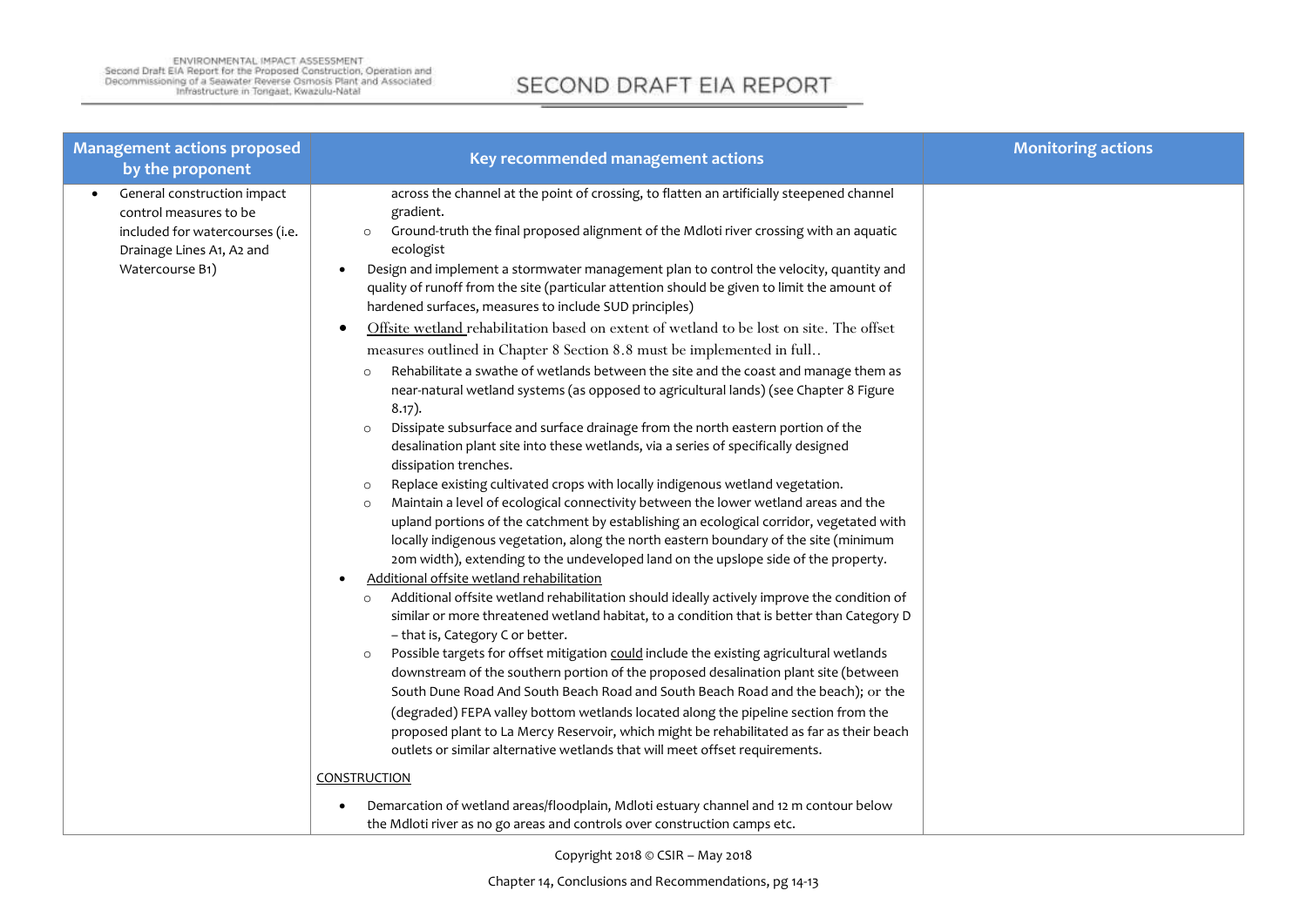| <b>Management actions proposed</b><br>by the proponent | Key recommended management actions                                                                                                                                         | <b>Monitoring actions</b> |
|--------------------------------------------------------|----------------------------------------------------------------------------------------------------------------------------------------------------------------------------|---------------------------|
|                                                        | Limit construction footprint and undertake awareness training for all staff (flora and fauna).                                                                             |                           |
|                                                        | No stockpiles and construction material within 50m of the Mdloti river or any watercourse,                                                                                 |                           |
|                                                        | or such that they will contaminate such areas through uncontrolled runoff or wind erosion.                                                                                 |                           |
|                                                        | Implement an Alien vegetation management programme.<br>$\bullet$                                                                                                           |                           |
|                                                        | Restrict construction activities in and around wetlands to the dry season (winter) when the<br>water table is low.                                                         |                           |
|                                                        | Manage dewatering activities to protect more natural wetlands from sediment laden runoff.                                                                                  |                           |
|                                                        | Backfill pipeline to preconstruction levels.                                                                                                                               |                           |
|                                                        | Rehabilitation of disturbed areas to pre-impact condition, re-vegetate with appropriate                                                                                    |                           |
|                                                        | indigenous species. Ensure that no-go areas are also rehabilitated, if and where required.                                                                                 |                           |
|                                                        | Implement measures to minimize the passage of sediments from the disturbed site into                                                                                       |                           |
|                                                        | downstream areas, including sandtraps and geotextile blankets, sediment stilling ponds or<br>similar.                                                                      |                           |
|                                                        | Deep excavations need to incorporate cut-off sleeves or other devices that separate upland                                                                                 |                           |
|                                                        | groundwater inflows from the excavated area, and allow for their passage and subsequent                                                                                    |                           |
|                                                        | infiltration / diffusion downstream of the site, without resulting in erosion of downstream<br>wetlands.                                                                   |                           |
|                                                        | Collection of groundwater flows upstream of the built structures of the desalination plant,                                                                                |                           |
|                                                        | and their diversion and subsequent infiltration across the full width of the existing two                                                                                  |                           |
|                                                        | wetland basins.                                                                                                                                                            |                           |
|                                                        | The profile at the crossing point of wetlands should be as it was prior to construction;                                                                                   |                           |
|                                                        | Topsoil to be replaced after construction; on steep slopes, disturbed area to be replanted to<br>effect stability; disturbance zone to be minimised - no greater than 15m. |                           |
|                                                        | For tunnelling options at the Mdloti estuary, no disposal of excavated material, slurry                                                                                    |                           |
|                                                        | wastewater within the floodplain of the estuary or the waterbody. All wastes should be                                                                                     |                           |
|                                                        | appropriately disposed of (at registered landfill site or recycled if appropriate).                                                                                        |                           |
|                                                        | Avoid the passage of any construction waste into the estuary or its riparian margins.                                                                                      |                           |
|                                                        |                                                                                                                                                                            |                           |
|                                                        | <b>OPERATION</b>                                                                                                                                                           |                           |
|                                                        | Equip the pump station with telemetry to provide early warning of drop in pressure or other                                                                                |                           |
|                                                        | signs of pipe leakage or rupture.                                                                                                                                          |                           |
|                                                        | Repair of leaks to take place with immediate effect and appropriate disposal of leaked                                                                                     |                           |
|                                                        | saltwater so that it will not affect freshwater ecosystems or other areas sensitive to salinity.                                                                           |                           |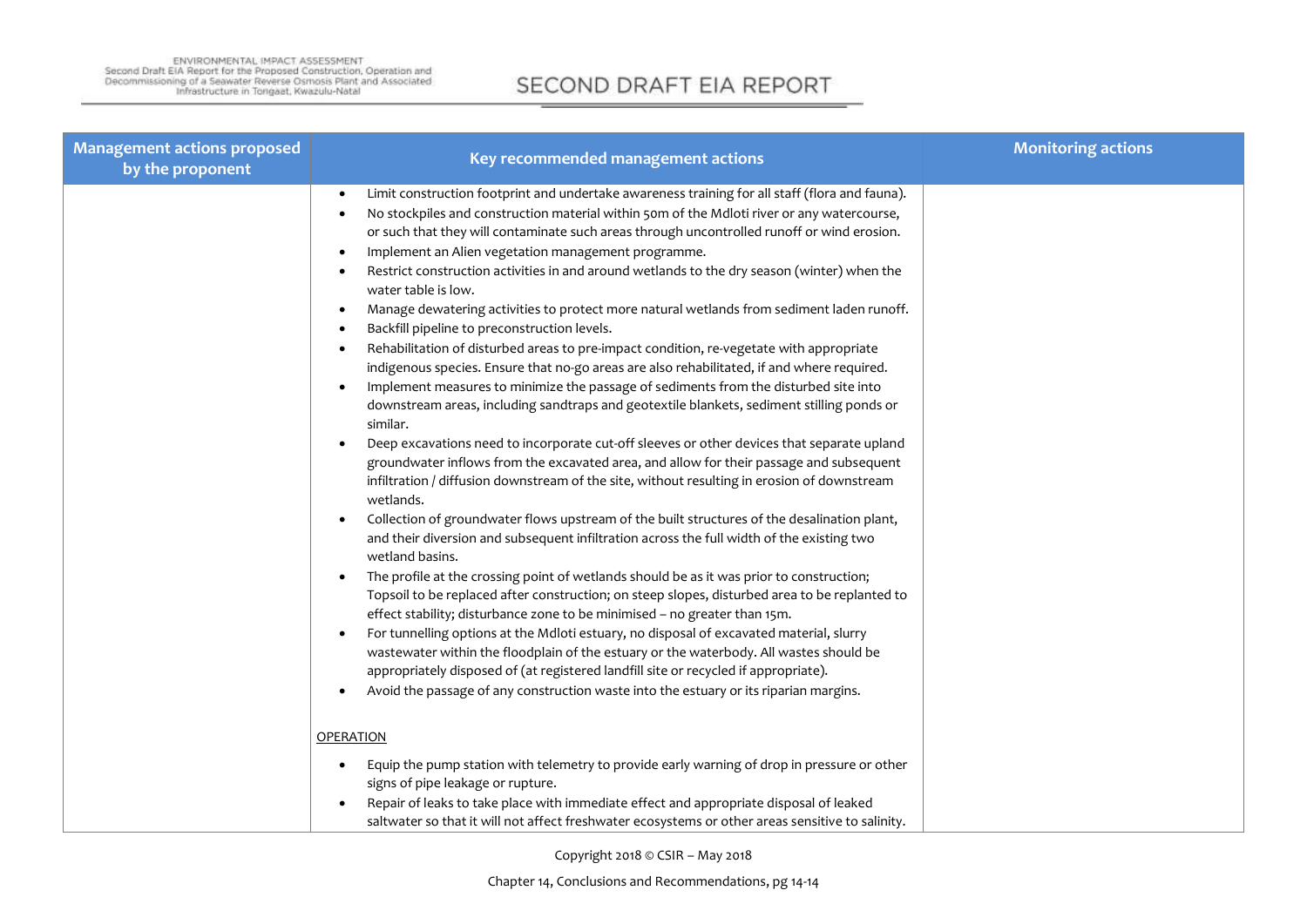| <b>Management actions proposed</b><br>by the proponent                                                         | Key recommended management actions                                                                                                                                                                                                                                                                                                                                                                                                                                                                                                                                                                                                                                                                                                                                                                                                                                                                                                                                                                                                                                                                             | <b>Monitoring actions</b>                                                                                                                                                                                                                                                                                                                            |
|----------------------------------------------------------------------------------------------------------------|----------------------------------------------------------------------------------------------------------------------------------------------------------------------------------------------------------------------------------------------------------------------------------------------------------------------------------------------------------------------------------------------------------------------------------------------------------------------------------------------------------------------------------------------------------------------------------------------------------------------------------------------------------------------------------------------------------------------------------------------------------------------------------------------------------------------------------------------------------------------------------------------------------------------------------------------------------------------------------------------------------------------------------------------------------------------------------------------------------------|------------------------------------------------------------------------------------------------------------------------------------------------------------------------------------------------------------------------------------------------------------------------------------------------------------------------------------------------------|
|                                                                                                                | Attend erosion of drainage lines events, where necessary.<br>$\bullet$                                                                                                                                                                                                                                                                                                                                                                                                                                                                                                                                                                                                                                                                                                                                                                                                                                                                                                                                                                                                                                         |                                                                                                                                                                                                                                                                                                                                                      |
| <b>TERRESTRIAL ECOLOGY</b>                                                                                     |                                                                                                                                                                                                                                                                                                                                                                                                                                                                                                                                                                                                                                                                                                                                                                                                                                                                                                                                                                                                                                                                                                                |                                                                                                                                                                                                                                                                                                                                                      |
| <b>CONSTRUCTION</b><br>Comply with Umgeni Water<br>Construction Specification for<br>Environmental Management. | <b>DESIGN PHASE</b><br>Incorporate a retaining system into the design to maintain present grades encountered<br>around the secondary forested areas.<br>Compile an Alien Invasive Vegetation Management Plan for implementation during all phases<br>$\bullet$<br>of the proposed project.<br>Prudent alignment of all pipelines to ensure the avoidance of potential faunal refugia,<br>including steeper slopes and thickets of vegetation.<br>Ensure that the final alignment of the proposed powerline avoids the secondary forest<br>$\bullet$<br>habitats.<br>Install bird flight diverters where powerlines traverse valleys or extensive open fields, are<br>proximal to open water or wetland environments and lie adjacent to scarps.<br>Incorporate consideration of subsurface flow rates and the position of the freshwater lens at<br>٠<br>points close to the dune into final design to maintain the recharge of the frontal dune cordon.<br>Conduct a baseline assessment of sub surface freshwater flows associated with the frontal dune<br>cordon to inform the Stormwater Management Plan. | Monitor behavioural changes and avian<br>1.<br>mortalities along powerlines.<br>The maintenance of freshwater inflow into the<br>dune cordon should be subject to monitoring<br>through various mechanisms including<br>monitoring of sub surface flow regimen and<br>identification of vegetation senescence in and<br>around the dune environment. |
|                                                                                                                | <b>CONSTRUCTION</b>                                                                                                                                                                                                                                                                                                                                                                                                                                                                                                                                                                                                                                                                                                                                                                                                                                                                                                                                                                                                                                                                                            |                                                                                                                                                                                                                                                                                                                                                      |
|                                                                                                                | Coastal environment<br>Where applicable, maintain and enhance vegetation in affected areas through both<br>cordoning and planting of the area in order to prevent undue destabilisation of the dune<br>frontage.<br>Ensure that within the beach and supratidal beach environment, pipelines are laid at a depth<br>٠<br>greater than 5m below mean sea level.<br>Manage pedestrian traffic through the dune environment for all activities (i.e. cordoning off<br>the area).<br>Other mesic environment<br>Stabilise the affected land in the secondary forest habitat and maintain a "forest form" in<br>keeping with the present seral processes.<br>Identify soil horizons (O, A and B) and stockpile according to prevailing horizons during<br>excavation and backfilling.                                                                                                                                                                                                                                                                                                                               |                                                                                                                                                                                                                                                                                                                                                      |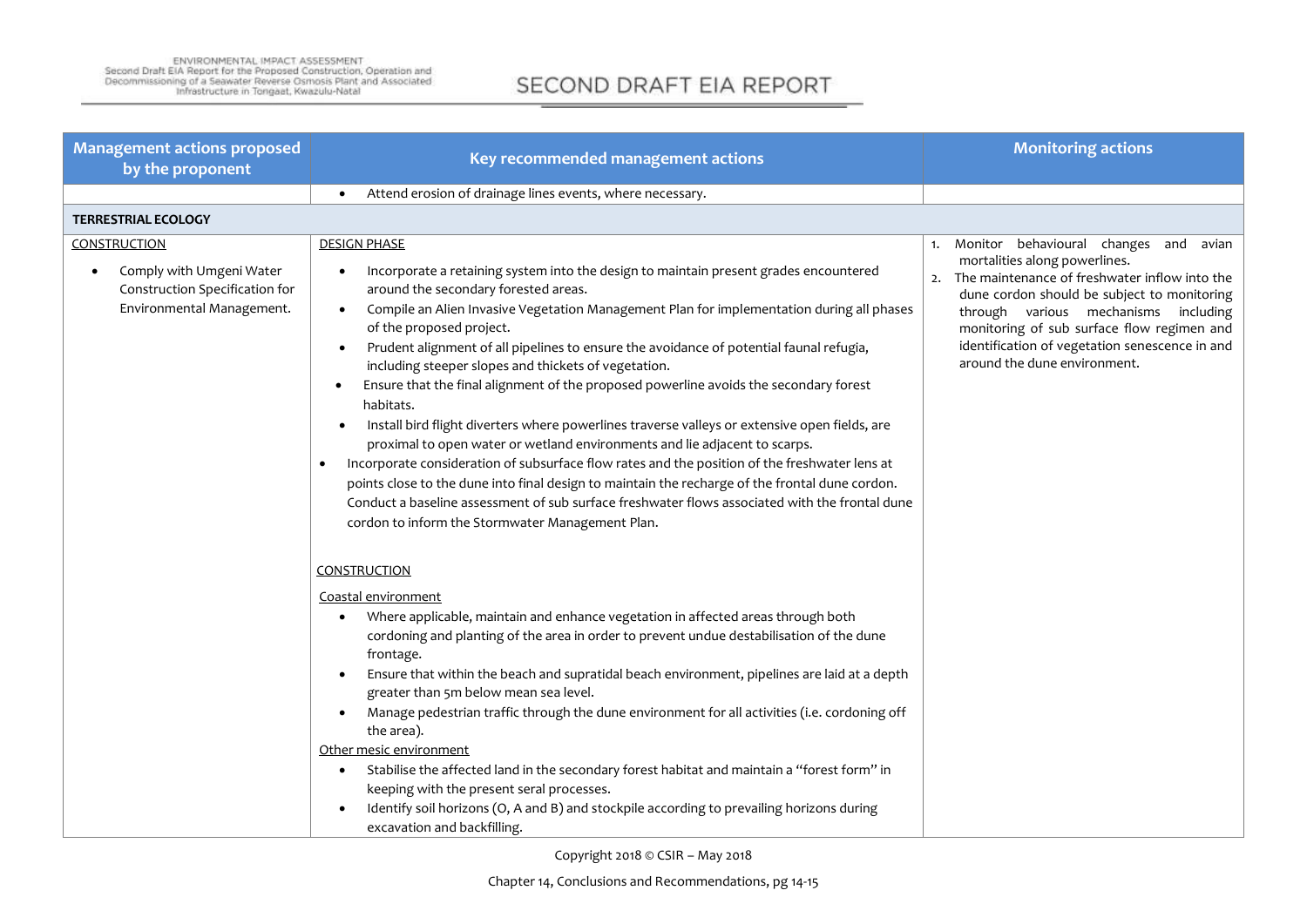| <b>Management actions proposed</b><br>by the proponent                                                         | Key recommended management actions                                                                                                                                                                                                                                                                                                                                                                                                                                                                                                                                                                                                                                                                                                                                                                                                                                                                                                                                                                                                                                                                                                                                                                                                                                                 | <b>Monitoring actions</b>                                                                                                                                                                                                                                                                                                                                                                                                                                                                                                                                                                                                  |
|----------------------------------------------------------------------------------------------------------------|------------------------------------------------------------------------------------------------------------------------------------------------------------------------------------------------------------------------------------------------------------------------------------------------------------------------------------------------------------------------------------------------------------------------------------------------------------------------------------------------------------------------------------------------------------------------------------------------------------------------------------------------------------------------------------------------------------------------------------------------------------------------------------------------------------------------------------------------------------------------------------------------------------------------------------------------------------------------------------------------------------------------------------------------------------------------------------------------------------------------------------------------------------------------------------------------------------------------------------------------------------------------------------|----------------------------------------------------------------------------------------------------------------------------------------------------------------------------------------------------------------------------------------------------------------------------------------------------------------------------------------------------------------------------------------------------------------------------------------------------------------------------------------------------------------------------------------------------------------------------------------------------------------------------|
|                                                                                                                | Where required, re-vegetate open and bare areas using a rapid germination species such as a<br>mix of graminoids (Digitaria spp; Eragrostis spp) or active vegetation with appropriate herb<br>and woody species.<br>Where possible, use of geofabric stabilising materials or re-vegetation of embankments to<br>address erosion.<br>Where extensive cut and fill operations are required (i.e. slopes >18°), appropriate<br>$\bullet$<br>engineering interventions should be considered to address potential erosion risks.<br>Possible infilling or rectification of extensive depressions or variations in topography to be<br>$\bullet$<br>addressed.<br>Preliminary review of sites prior to construction to identify fauna that may be traversing or<br>$\bullet$<br>be present within particular areas.<br><b>OPERATION</b><br>Generalised land management regimen, including exotic weed control, habitat and<br>vegetation management regimen.<br>Monitoring and management of pipeline and powerline servitudes for secondary seral<br>growth to facilitate management and maintenance operations, while also allowing for the<br>preservation and enhancement of natural seral processes.<br>Implement vegetation management regime with exotic weed control measures. |                                                                                                                                                                                                                                                                                                                                                                                                                                                                                                                                                                                                                            |
| <b>VISUAL IMPACTS</b>                                                                                          |                                                                                                                                                                                                                                                                                                                                                                                                                                                                                                                                                                                                                                                                                                                                                                                                                                                                                                                                                                                                                                                                                                                                                                                                                                                                                    |                                                                                                                                                                                                                                                                                                                                                                                                                                                                                                                                                                                                                            |
| <b>CONSTRUCTION</b><br>Comply with Umgeni Water<br>Construction Specification for<br>Environmental Management. | <b>DESIGN PHASE</b><br>Powerline:<br>Compile a rehabilitation and erosion control plan.<br>Design the desalination plant (with emphasis on reducing its discordance with the<br>surrounding landscape) in such a way that the industrial aspects are effectively minimized<br>through architecture (e.g. appropriate colour, design etc.), landscaping (e.g. grading,<br>naturally occurring vegetation, etc.) and vegetation (e.g. maintain existing vegetation,<br>vegetation buffer, etc.).<br>Prepare a lighting plan for the proposed desalination plant to ensure that project lighting is<br>effectively shielded from surrounding and adjacent properties.<br>Careful location of towers, use wooden towers is possible, minim use of strain towers.                                                                                                                                                                                                                                                                                                                                                                                                                                                                                                                       | Monitor<br>building,<br>façade<br>and<br>garden<br>1.<br>maintenance.<br>Monitor effectiveness of the rehabilitation<br>plan for temporarily cleared areas and erosion<br>scarring.<br>Monitor, via site visits, the effectiveness of<br>architectural design of the desalination plant<br>and vegetation to<br>screen the public from industrial aspects<br>fit in as the landscape changes from rural<br>to mixed urban-industrial<br>reduce visual intrusion on visual receptors<br>that are changing in sensitivity over time.<br>Monitor the effectiveness of the lighting plan<br>to minimize light spill and glare. |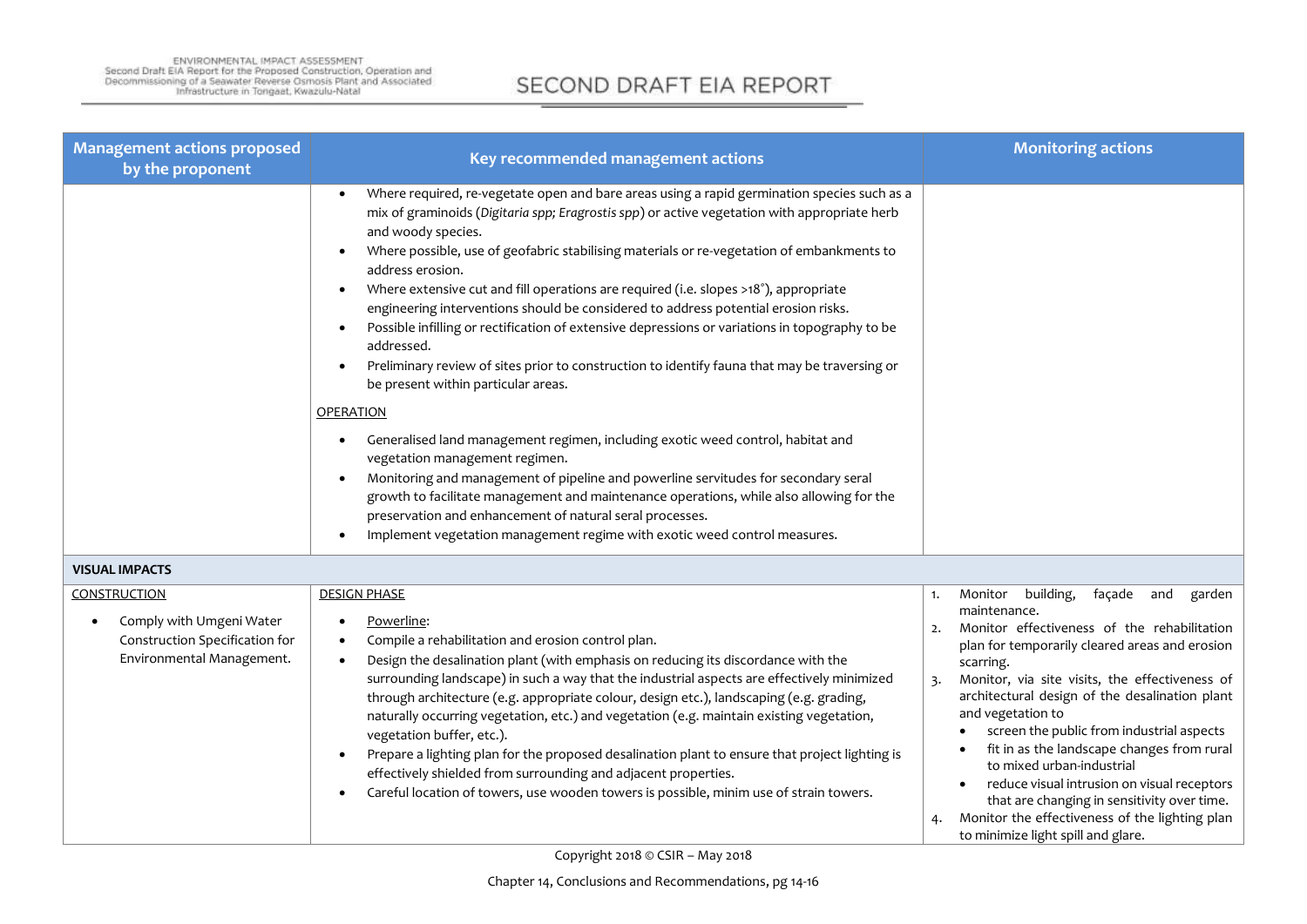| <b>Management actions proposed</b><br>by the proponent                                                                                                                                                                                                                                                                                                        | Key recommended management actions                                                                                                                                                                                                                                                                                                                                                                                                                                                                                                                                                                                                                                                                                                                                                                                                                                                                                                                                                                                                                                              | <b>Monitoring actions</b>                                                                                                                                                                                                                                                                                                                                                                                                                                                                                                                                                                                                                                        |
|---------------------------------------------------------------------------------------------------------------------------------------------------------------------------------------------------------------------------------------------------------------------------------------------------------------------------------------------------------------|---------------------------------------------------------------------------------------------------------------------------------------------------------------------------------------------------------------------------------------------------------------------------------------------------------------------------------------------------------------------------------------------------------------------------------------------------------------------------------------------------------------------------------------------------------------------------------------------------------------------------------------------------------------------------------------------------------------------------------------------------------------------------------------------------------------------------------------------------------------------------------------------------------------------------------------------------------------------------------------------------------------------------------------------------------------------------------|------------------------------------------------------------------------------------------------------------------------------------------------------------------------------------------------------------------------------------------------------------------------------------------------------------------------------------------------------------------------------------------------------------------------------------------------------------------------------------------------------------------------------------------------------------------------------------------------------------------------------------------------------------------|
|                                                                                                                                                                                                                                                                                                                                                               | <b>CONSTRUCTION</b><br>Construction site screens and vegetation buffers. Where possible, use existing dense and<br>high vegetation as a screen to views of the construction phase.<br>Attempt grading/slopes to recreate or follow the natural terrain by avoiding straight lines<br>and large flat surfaces.<br>Whenever practical, use naturally occurring vegetation (native species) for slope<br>stabilization.<br>Avoid extensive retaining walls of materials that contrast visually with the landscape.<br>Implement lighting plan (e.g. light fixtures that shield the light and focus illumination on the<br>ground; minimum lamp wattage within safety/security requirements; no elevated lights<br>within safety/security requirements; where possible, use timer switches or motion detectors<br>etc.).<br><b>OPERATION</b><br>Implement a lighting plan and a building and structure maintenance plan.<br>Maintain a good housekeeping.<br>Maintain building, façade and gardens/vegetation buffer areas and timeously attend erosion<br>scarring and landslides. |                                                                                                                                                                                                                                                                                                                                                                                                                                                                                                                                                                                                                                                                  |
| <b>NOISE IMPACTS</b>                                                                                                                                                                                                                                                                                                                                          |                                                                                                                                                                                                                                                                                                                                                                                                                                                                                                                                                                                                                                                                                                                                                                                                                                                                                                                                                                                                                                                                                 |                                                                                                                                                                                                                                                                                                                                                                                                                                                                                                                                                                                                                                                                  |
| <b>DESIGN PHASE</b><br>Building walls will be at least<br>200mm thick with an Rw55-60.<br>Acoustic attenuation devices<br>$\bullet$<br>will be installed on all<br>ventilation outlets.<br>No noisy plant and equipment<br>will be contained in buildings<br>that have been cladded in thin<br>sheeting (such as corrugated<br>metal or cement fibre sheets). | <b>DESIGN PHASE</b><br>Select equipment with lower sound power levels.<br>Install silencers on fans; suitable mufflers on exhausts and compressor components; acoustic<br>enclosures for equipment to stop noise at source and vibration isolation products for<br>mechanical equipment.<br>Improve the acoustic performance of buildings by applying sound insulation where possible.<br>Do not ventilate high pressure gas or liquid directly to the atmosphere, but through an<br>attenuation chamber or device.<br>Keep the pump station equipment below ground level and fit the ventilation exit points with<br>sound attenuation devices.<br>Install all high pressure pumps in dedicated enclosed buildings where sound attenuation<br>properties have been considered for the walls, roofs and access doors.                                                                                                                                                                                                                                                           | the commissioning<br>phase an<br>During<br>1.<br>environmental noise survey is conducted to<br>determine if the noise emissions on the site<br>boundary are within the noise rating limits and<br>to identify potential further mitigation<br>measures, if required.<br>Conduct an environmental noise monitoring<br>2.<br>survey to assess impacts and recommend<br>further actions if required, and to ensure that<br>the day time noise does not exceed 45dB (A)<br>and the night time noise does not exceed 35<br>dB(A) at the site boundary for rural districts<br>and 50 dB(A) during the day and 40 dB(A)<br>during the night for suburban districts with |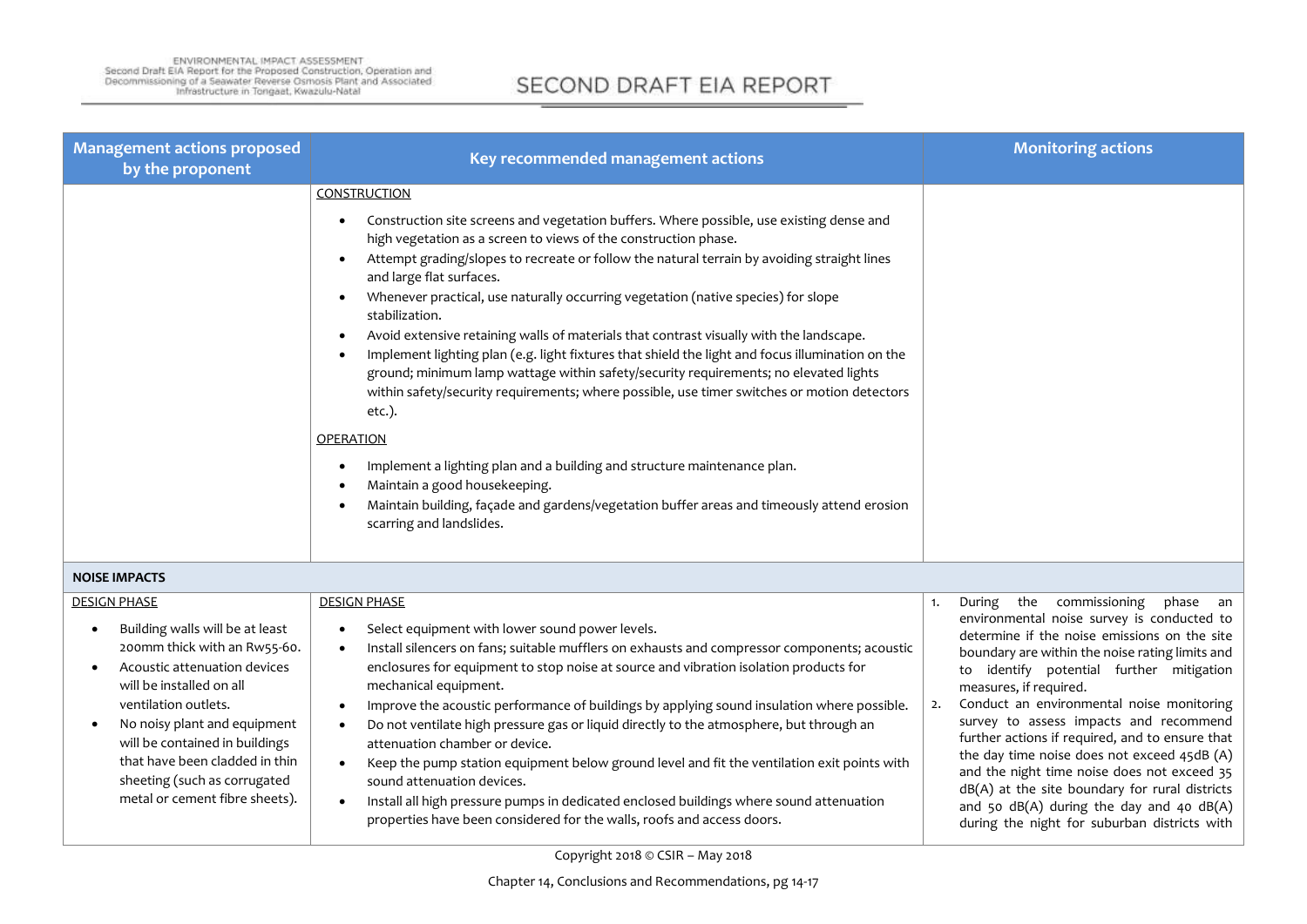| <b>Management actions proposed</b><br>by the proponent                                                                      | Key recommended management actions                                                                                                                                                                                                                                                                                                                                                                                                                                                                                                                                                                                                                                                                                                      | <b>Monitoring actions</b>                                                                                                                  |
|-----------------------------------------------------------------------------------------------------------------------------|-----------------------------------------------------------------------------------------------------------------------------------------------------------------------------------------------------------------------------------------------------------------------------------------------------------------------------------------------------------------------------------------------------------------------------------------------------------------------------------------------------------------------------------------------------------------------------------------------------------------------------------------------------------------------------------------------------------------------------------------|--------------------------------------------------------------------------------------------------------------------------------------------|
| <b>CONSTRUCTION</b><br>Comply with Umgeni Water<br>$\bullet$<br>Construction Specification for<br>Environmental Management. | CONSTRUCTION<br>All construction operations should only occur during daylight hours if possible;<br>$\bullet$<br>Blasting should only occur if there are no signs of birds feeding in the immediate vicinity (e.g.<br>flocks of gulls out to the sea) or marine mammals present if blasting is conducted at sea.<br>All blasting and piling driving, if required, should only occur during the day. Blasting should<br>only occur during the hottest part of the day to take advantage of unstable atmospheric<br>conditions.<br>Training of staff on use of construction equipment and on presence of fauna<br><b>OPERATION</b><br>Limit vehicle speeds (especially for supply and waste removal vehicles) in and around the<br>plant. | little road traffic (monitor noise as per SANS<br>10103:2008)<br>Quarterly during the construction phase<br>Every 2 years during operation |
| <b>HERITAGE IMPACTS</b>                                                                                                     |                                                                                                                                                                                                                                                                                                                                                                                                                                                                                                                                                                                                                                                                                                                                         |                                                                                                                                            |
| <b>CONSTRUCTION</b>                                                                                                         | <b>DESIGN PHASE</b>                                                                                                                                                                                                                                                                                                                                                                                                                                                                                                                                                                                                                                                                                                                     |                                                                                                                                            |
| Comply with Umgeni Water<br>Construction Specification for<br>Environmental Management.                                     | Undertake a Marine archaeology impact assessment for the marine sections of the proposed<br>project (magnetometer survey).<br>CONSTRUCTION<br>Powerline between La Mercy and Mdloti substation and potable water pipeline between La<br>Mercy and Waterloo reservoirs - general monitoring of excavations for potential fossil<br>heritage, artefacts and material of heritage importance.                                                                                                                                                                                                                                                                                                                                              |                                                                                                                                            |
|                                                                                                                             | <b>OPERATION</b>                                                                                                                                                                                                                                                                                                                                                                                                                                                                                                                                                                                                                                                                                                                        |                                                                                                                                            |
|                                                                                                                             | Should middens, or subterranean archaeological material be exposed during construction<br>activities (i.e. entry and exit pit), a Phase Two assessment will have to determine their<br>significance and appropriate mitigation.                                                                                                                                                                                                                                                                                                                                                                                                                                                                                                         |                                                                                                                                            |
| SOCIAL AND ECONOMIC IMPACTS                                                                                                 |                                                                                                                                                                                                                                                                                                                                                                                                                                                                                                                                                                                                                                                                                                                                         |                                                                                                                                            |
| <b>CONSTRUCTION</b>                                                                                                         | <b>DESIGN PHASE</b>                                                                                                                                                                                                                                                                                                                                                                                                                                                                                                                                                                                                                                                                                                                     |                                                                                                                                            |
| Comply with Umgeni Water<br>$\bullet$<br>Construction Specification for<br>Environmental Management.                        | Provide compensation for permanent loss of land and housing associated with the<br>construction of the desalination plant.                                                                                                                                                                                                                                                                                                                                                                                                                                                                                                                                                                                                              |                                                                                                                                            |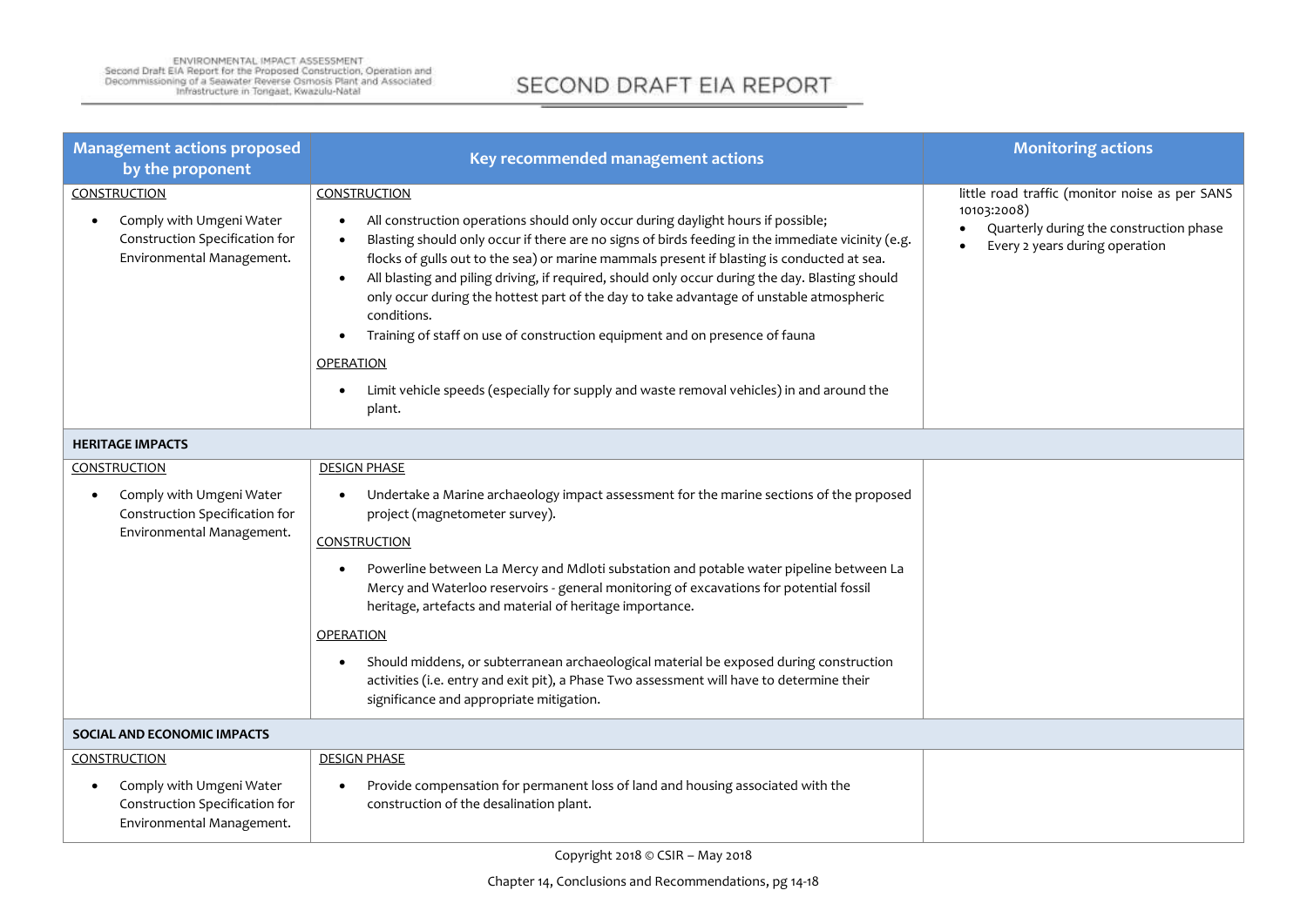| <b>Management actions proposed</b><br>by the proponent | Key recommended management actions                                                                                                                                                                                                                                                                                                                                                                                                                                                                                                                                                                                                                                                                                                                                                                                                                                                                                                                                                                                                                                                                                                                                                                                                                                                                     | <b>Monitoring actions</b> |
|--------------------------------------------------------|--------------------------------------------------------------------------------------------------------------------------------------------------------------------------------------------------------------------------------------------------------------------------------------------------------------------------------------------------------------------------------------------------------------------------------------------------------------------------------------------------------------------------------------------------------------------------------------------------------------------------------------------------------------------------------------------------------------------------------------------------------------------------------------------------------------------------------------------------------------------------------------------------------------------------------------------------------------------------------------------------------------------------------------------------------------------------------------------------------------------------------------------------------------------------------------------------------------------------------------------------------------------------------------------------------|---------------------------|
|                                                        | Compensate affected land owners for any temporary loss of agricultural land associated with<br>the construction of the potable water pipeline and powerline.<br>Develop a Code of Conduct for the project.<br>$\bullet$<br>Make use of alternative energy as far as possible (solar power for lighting, etc.)<br>Engagement with all of the estate agencies operational in Desainagar, La Mercy and Tongaat<br>Beach (e.g. 3-D model of the plant).                                                                                                                                                                                                                                                                                                                                                                                                                                                                                                                                                                                                                                                                                                                                                                                                                                                    |                           |
|                                                        | <b>CONSTRUCTION</b><br>Maximise positive impacts through tendering, procurement and employment policies.<br>Develop and implement a traffic management plan<br>Awareness programme for all construction workers at the outset of the construction phase.<br>Establish a Monitoring Forum for the project (key stakeholders, including representatives<br>from the local community, local councillors and the contractor)<br>In order to limit impacts on local residents along with tourism and recreational stakeholders,<br>the applicant should (a) Inform main commercial and recreational fishing associations (e.g.<br>ski boat clubs) operating in the area and local residents and bodies representing tourism and<br>recreation well in advance of any access restrictions and exclusion zones and (b) Provide<br>information to local media (newspapers and radio stations) informing the public of access<br>restrictions and exclusion zones.<br>A number of measures are also outlined in the report in order to limit negative social impacts<br>that can be associated with the presence of workers particularly during construction.<br>Clear the servitude, and place the potable water pipeline following the harvesting of<br>sugarcane on the affected land so as to reduce losses |                           |
|                                                        | <b>OPERATION</b><br>Maximise positive impacts through tendering, procurement and employment policies, with<br>priority being given to people currently making use of the land.<br>Enhance local community benefits with a focus on broad-based BEE.                                                                                                                                                                                                                                                                                                                                                                                                                                                                                                                                                                                                                                                                                                                                                                                                                                                                                                                                                                                                                                                    |                           |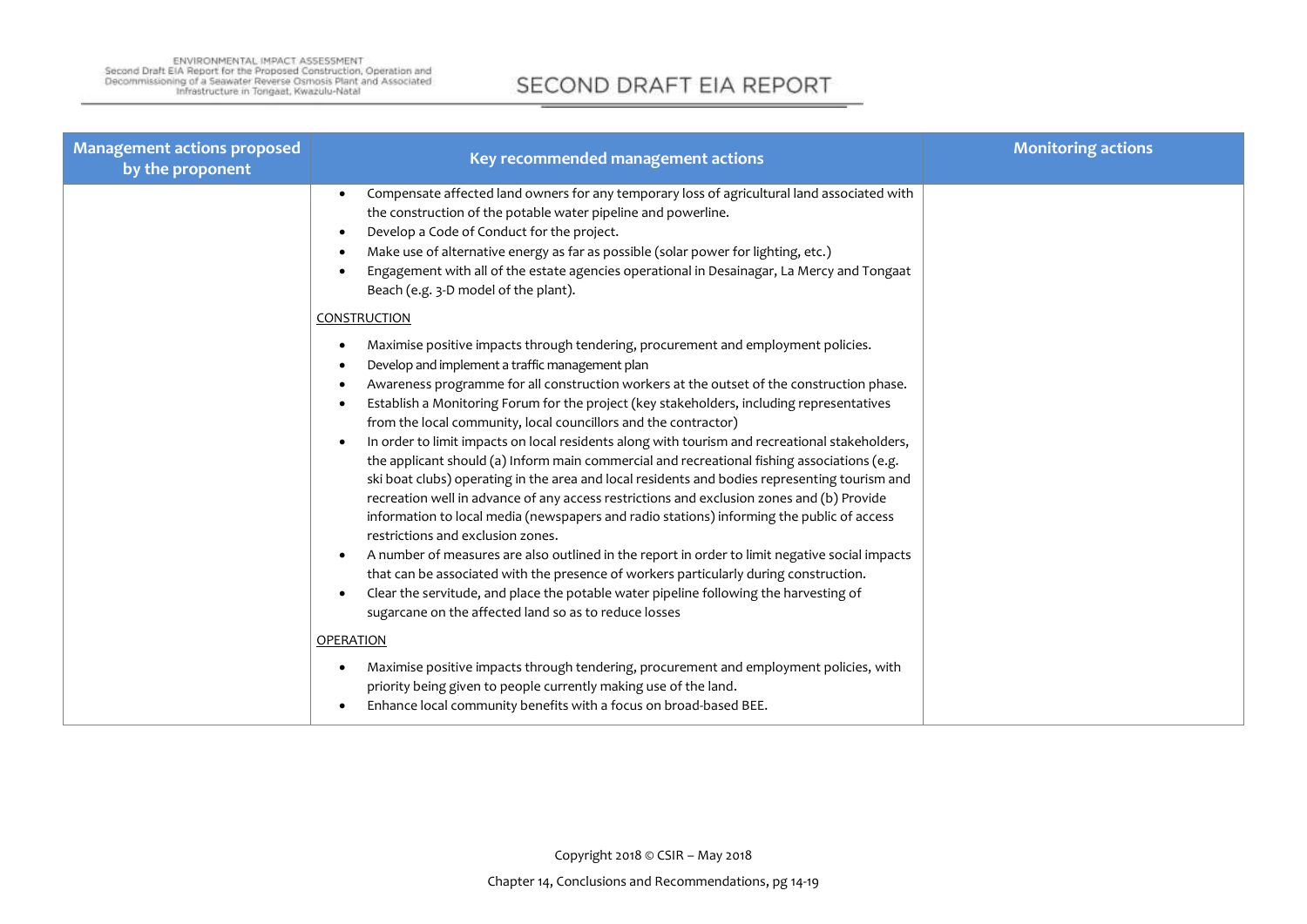## **14.4 CUMULATIVE EFFECTS**

<span id="page-21-0"></span>Cumulative effects can also be defined as the total impact that a series of developments, either present, past or future, will have on the environment within a specific region over a particular period of time (DEAT IEM Guideline 7, Cumulative effects assessment, 2004).

It is expected that the project would facilitate further development in the wider area through the potential to influence investors (including locals) due to the availability of water supply which is a prerequisite for such development. This would result in cumulative **positive** impacts of **medium** to **high** significance on overall investment levels. In a sense the project has the potential to lead to the 'crowding in' of further investment.

Concerns have however been raised that the proposed development would open the way for more industrial development in the immediate vicinity of the site. It is not possible to predict outcomes in this regard as future land use will depend on developer interest and what the Municipality approves. Residential development is, however, currently indicated in municipal planning for the area surrounding the site. Its suitability for industrial development beyond a desalination plant is thus not clear at this stage along with the potential for the development of an industrial node. However, while it is likely that the sense of place of the area will be affected, it is not believed that the establishment of the desalination plant will lead to the growth of other industry in the area or that the area will become similar to the Durban South Basin. This is based on the understanding that the Durban South Basin has developed largely around the presence of petrochemical industries and the Durban Port.

From a coastal and marine environmental perspective, the proposed intake/discharge sites cannot be considered particularly "pristine". The coastline is relatively uniform over the 1-1.5 km stretch under consideration at each location, has undergone substantial developments over the past decades and is already impacted by seasonally high visitor numbers who utilize the area primarily for coastal recreation, rock- and surf-angling and kite-surfing. Water and sediment quality have no doubt already been compromised by the various marine outfalls along the coast. Likewise, the river water shows measurable anthropogenic contamination due to discharges from wastewater treatment plants within the river's catchment areas. Therefore, given the current past and future proposed development along the coastline of the project area, cumulative impacts as well as further disturbances to marine or coastal systems or features can be expected. The magnitude and significance of these to the nearshore benthic ecosystem and potential cascade effects on higher order consumers are, however, difficult to predict and impossible to quantify. Of importance is the recognition that cumulative effects may occur and this should be kept in mind during any monitoring studies undertaken as part of this (or other similar) project.

In terms of aquatic ecology, construction of the proposed desalination plant would result in the loss of wetlands, extending across a large area of the site, and without mitigation, is moreover likely to result in further degradation of downstream wetlands, as a result of changes in runoff patterns and intensities. While it is acknowledged that the wetlands in question have been highly and permanently degraded by past activities, if this argument is applied to development along the Durban coastline as a whole, where few if any unimpacted examples of such wetlands are likely to occur, then the cumulative loss of wetlands of this type will be highly significant. In light of the above discussion, additional off-site offset measures are recommended as essential to address the issue of Cumulative Impacts described above. Suitable offset targets would allow the rehabilitation of similar or more threatened wetland habitat, to a condition that is better than Category D – that is, Category C or better.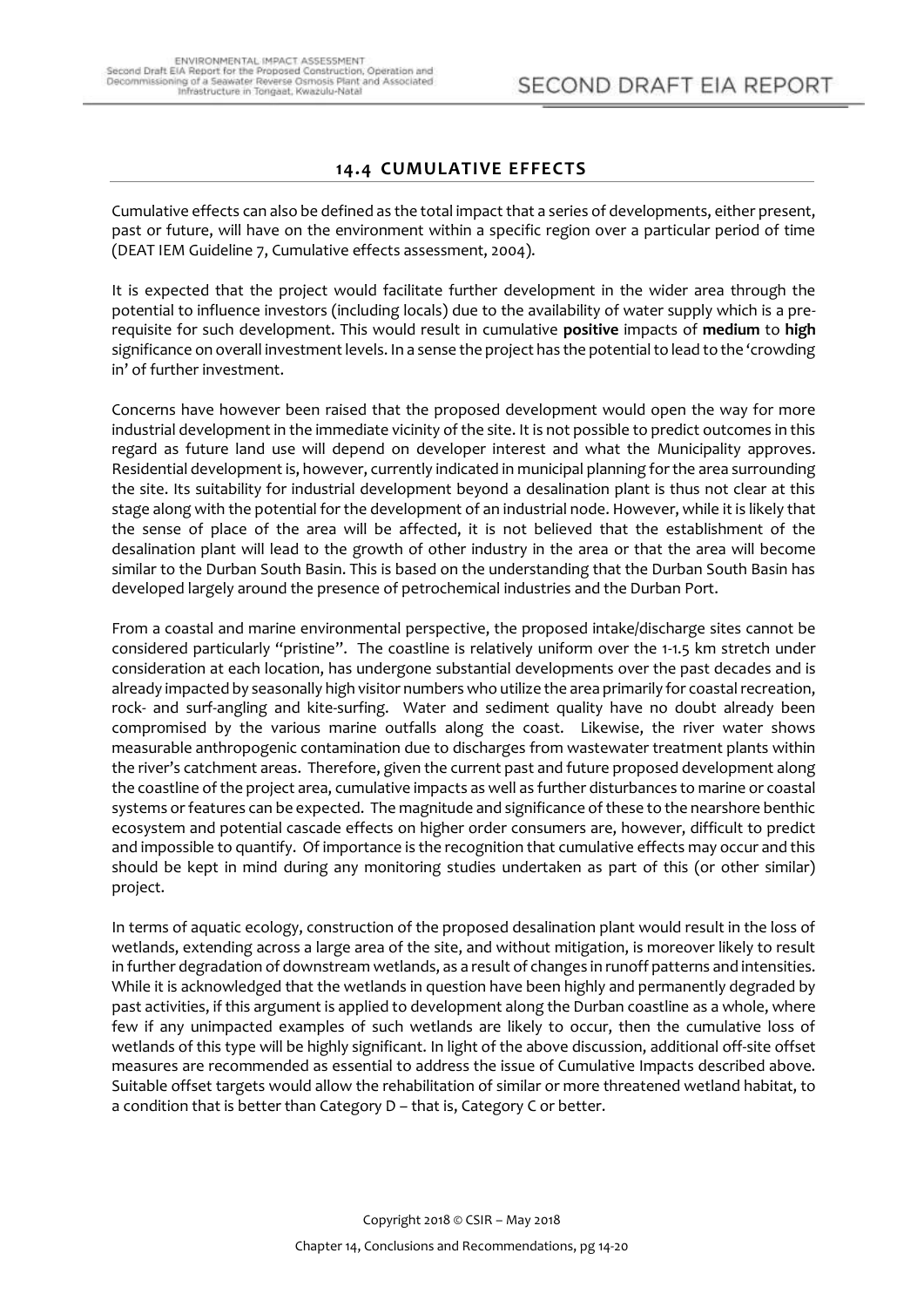Plans for the future of this region, Northern Coastal Corridor, indicate that most of it will be used for residential areas. Sugar cane farms will become residential areas and Desainagar will become a middleto up-market residential area. The desalination plant will therefore potentially have a high cumulative impact on the area since it is a large industrial development which will be surrounded by low density residential areas. Mitigation measures discussed for the visual impact above will also apply for the cumulative visual and landscape impacts. If successful the measures will reduce the significance of both cumulative landscape and visual impacts to **Medium** Negative.

Aside from issues discussed above, cumulative impacts on tourism and property values are expected to be driven primarily by cumulative visual, noise and ecological impacts.

<span id="page-22-0"></span>The combined effects of the above findings indicate **low** to **medium risks** of cumulative impacts and cumulative **positive** impacts of **medium** to **high** significance on overall investment levels.

## **14.5 CONSIDERATION OF ALTERNATIVES**

#### <span id="page-22-1"></span>**14.5.1 NO GO alternative**

The no-go alternative assumes that the project as proposed does not go ahead. This alternative provides the baseline against which other alternatives are compared and will be considered throughout the report. The implications of the "no project" alternative are that:

- The land-use remains as Agriculture;
- There is no development the proposed location;
- There is no change in the landscape;
- Alternative and possibly more expensive water supply schemes will be developed;
- Water will become more expensive and possibly more scarce in the region and water reduction strategies will have to be enforced e.g. the watering of gardens will be prohibited;
- Industrial development in the region will be stunted under the growing concern for water; and
- Private and public sector industries will implement their own smaller-scale desalination facilities, leading to many RO plants with multiple intake and outfall (brine discharge) infrastructure components in the region.

The main implication of the no go alternative is the lack of adequate water supply to the region. Umgeni Water has a mandate to provide adequate safe potable water and not implementing this project could impact on that duty. Further, as conventional water resources near their full potential, the region will face serious challenges in terms of sustaining the economic growth envisaged for the region.

In order to assess the "No-Go" alternative it must be assumed that the projected inadequate assurance of water supply that informed the project planning will persist and water supplies would remain under increasing pressure in terms of ensuring potable water to residents and sustaining economic growth in the region.

The no-go would have no impact in the locality relative to these benefits as there would be no expenditure injection. Water supply needs would still, however, need to be met even if the project does not go ahead. To a degree, expenditure that would have flowed from the project would therefore essentially be 'replaced' by expenditure on other water supply projects that will have to go ahead in order to supply water to the wider area. For this reason, impacts associated with expenditure should not be treated as a key decision factor.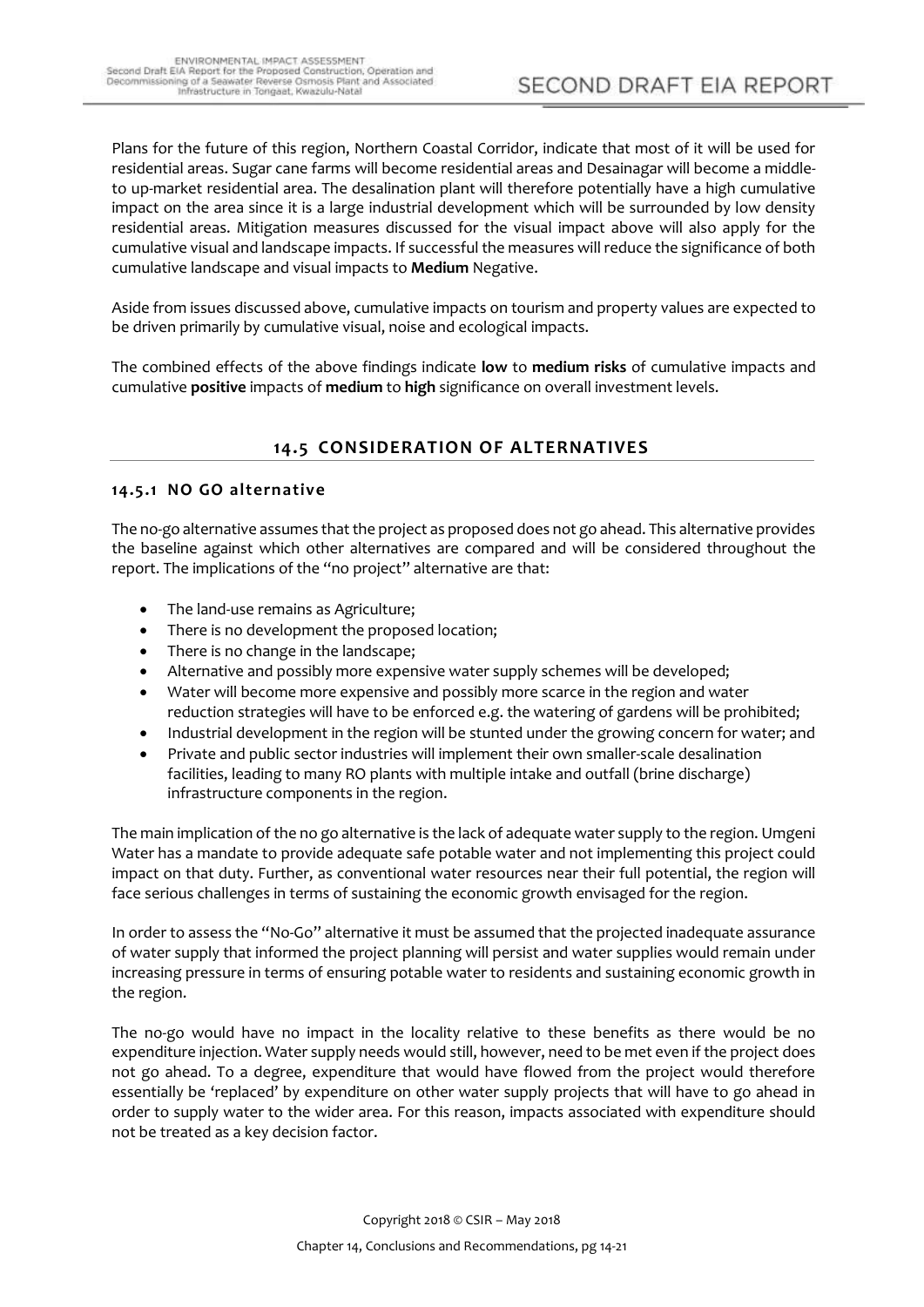Apart from the no-go alternative, other types of alternatives were considered in the pre-feasibility planning for this project and as part of this EIA process. The analysis of the various alternatives is presented in Chapters 2 of this EIA Report, with a summary provided below:

## <span id="page-23-0"></span>**14.5.2 Location alternatives**

As highlighted in Chapter 2, an Environmental Screening Study (Aurecon, 2012) was used to assess 5 potential site locations between Durban and Ballito (north of Durban) in terms of ecological and social sensitivity to the receiving marine and terrestrial environments, as well as project technical requirements. These included a site near Virginia Airport; Tongati; Umhlanga by Sibaya Casino, Mdloti and Tongaat near Desainagar. Based on the findings of the multi-criteria analysis, the site at Tongaat was selected. This proposed site is addressed in this EIA.

## <span id="page-23-1"></span>**14.5.3 Layout Alternatives**

#### <span id="page-23-2"></span>*14.5.3.1Pump station*

Four potential sites for the sea water pump station were considered during the feasibility study (Aurecon, 2015). Of the four potential sites, the option assessed as part of this EIA is the only one which falls within the overall footprint impact area of the desalination, and it coincides with the launch pit for the tunnels to sea and it is also located on already disturbed land (where scale agriculture takes place). Consequently its impact in terms of overall impacted area would be the least, whilst also being located at a relatively low elevation, and without direct impact on existing structures. The other options have been discarded based on technical/engineering and environmental criteria.

### <span id="page-23-3"></span>*14.5.3.2Potable Water Pipeline*

The Initial route proposed for the treated water pipeline from the desalination plant to the existing La Mercy reservoir passed through a young forest containing many exotic trees (secondary forest). In August 2016, Umgeni was made aware that the location of the proposed potable rising main and servitude traverse Erf 36/776 which is an area that is supposedly approved for the development of upmarket housing due to be constructed in 2017. This section of the potable water pipeline was therefore re-routed to avoid the proposed housing development. As such an amended potable water pipeline (Alternative 1) route have been assessed in this 2nd Draft EIA report.

The route of the pipeline from the La Mercy reservoir site to the pipeline bifurcation in the north will follow the existing pipeline servitude.

A number of alternative pipeline routes from the La Mercy reservoir to Waterloo Reservoir were considered and the route selected close to the N2 and along existing roads was considered to have the lowest impact and is the route that has been assessed in this EIA.

#### <span id="page-23-4"></span>*14.5.3.3Powerline route*

eThekwini indicated that they are currently planning several new substations in the northern side of eThekwini Municipality due to rapid growth in that area. If the supply to the proposed desalination plant is coincided with eThekwini's future development, then a 132kV supply point would be available within approximately 1km from the proposed desalination plant site.

If, however, Umgeni's application is made prior to eThekwini future networks being build, the developer (i.e. Umgeni) will have to construct the 132kV transmission line in accordance with eThekwini standard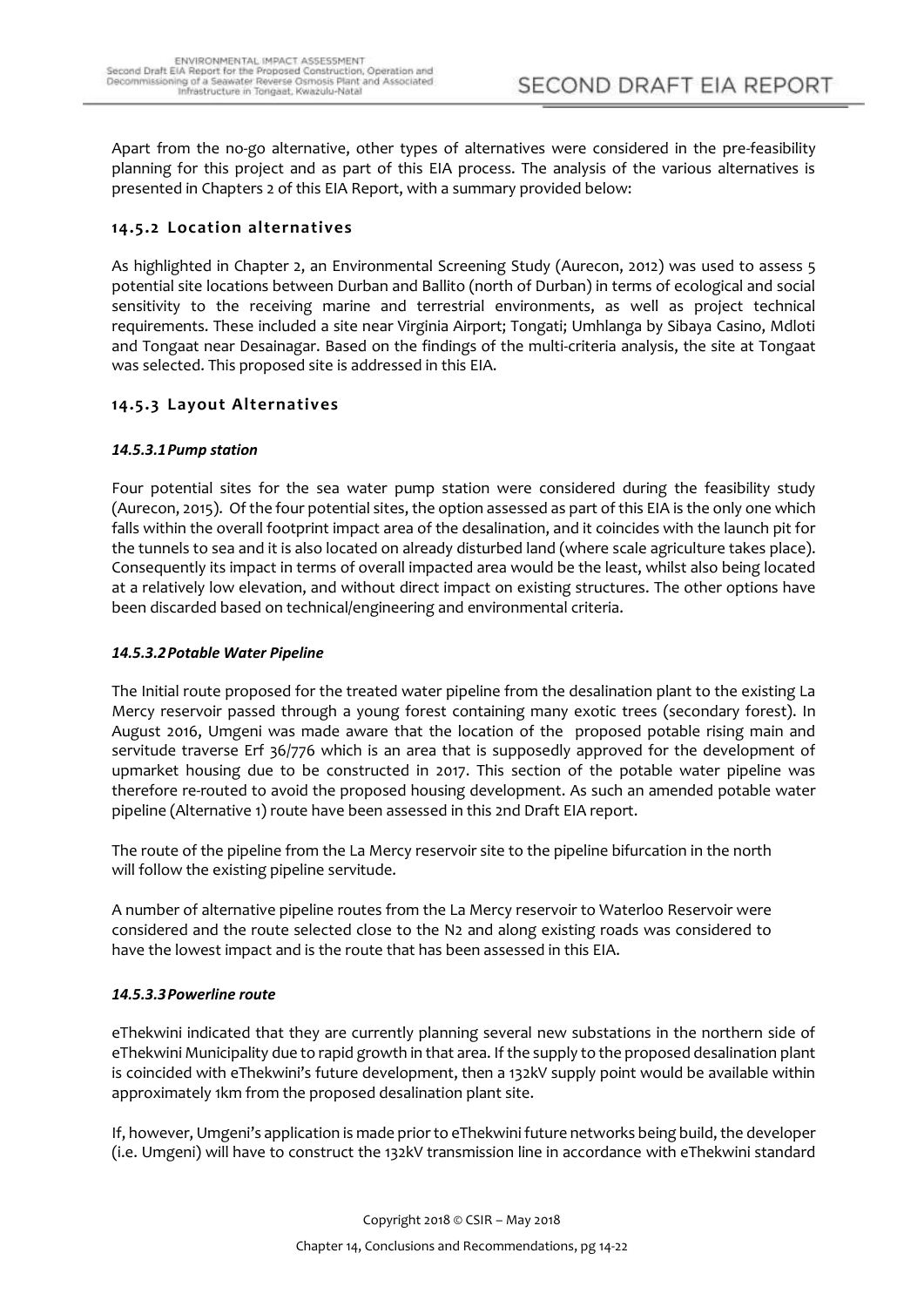and pegged by an eThekwini approved surveyor as it would have to form part of their future network and be constructed in a servitude secured and registered by them. The transmission line route proposed by Umgeni would comply with eThekwini future network planning.

It must be noted that the proposed crossing of the Mount Moreland wetland (Lake Victoria) associated with eThekwini's proposed alignment (i.e. Initial alignment assessed in this EIA process) was considered an outright no-go proposition by the aquatic specialist, and no offset mitigation would compensate for its authorization. Based on the above, the proposed Initial alignment for the powerline was considered **fatally flawed** and a proposed amendment to the alignment which avoids the Lake Victoria wetlands and roughly follows the road alignment was therefore identified.

In its letter dated September 2016, however, the DEA, requested a re-alignment of this proposed amended route to avoid King Shaka Conservation Area as no development within this area is allowed. As such an alternative powerline route (Alternative 2) has been assessed.

In addition, following the scoping phase, an alternative alignment of the first section of the original powerline has been suggested (Alternative 1 route) to minimise the visual impacts on La Mercy Residents associated with the Initial route.

## <span id="page-24-0"></span>**14.5.4 Technology alternatives as part of the development**

The technology proposed for the construction and operation of the desalination plant will be guided by industry standards and global best practice. The applicable technology alternatives for this project relate to the infrastructure being installed and constructed. As noted above, a detailed feasibility study was undertaken by the applicant. The study assessed the various technology and design options for the proposed project and recommended (technically, economically and environmentally) feasible options to be considered during the detailed design phase. The following technical and design alternatives have been presented in this study based on the detailed feasibility study (Aurecon, 2015):

- Sea abstraction (surface intake) versus beach well abstraction (subsurface intake);
- Surface intake screen types;
- A variation of pipeline technologies (trenched, versus tunnelling, including mirco tunnelling);
- A number or alternatives are possible for the best concentrate management e.g. the combination of waste streams;
- Rosette or pipeline diffuser alternatives; and
- Operational sludge strategy, e.g. co-discharge with return brine or disposal at landfill.

## **14.6 PERMITS AND LICENCES**

## <span id="page-24-2"></span><span id="page-24-1"></span>**14.6.1 Environmental Authorisation**

Before clearing of the proposed site is initiated, the appropriate environmental authorisation must be obtained in terms of the National Environmental Management Act (NEMA) and associated EIA Regulations, 2010.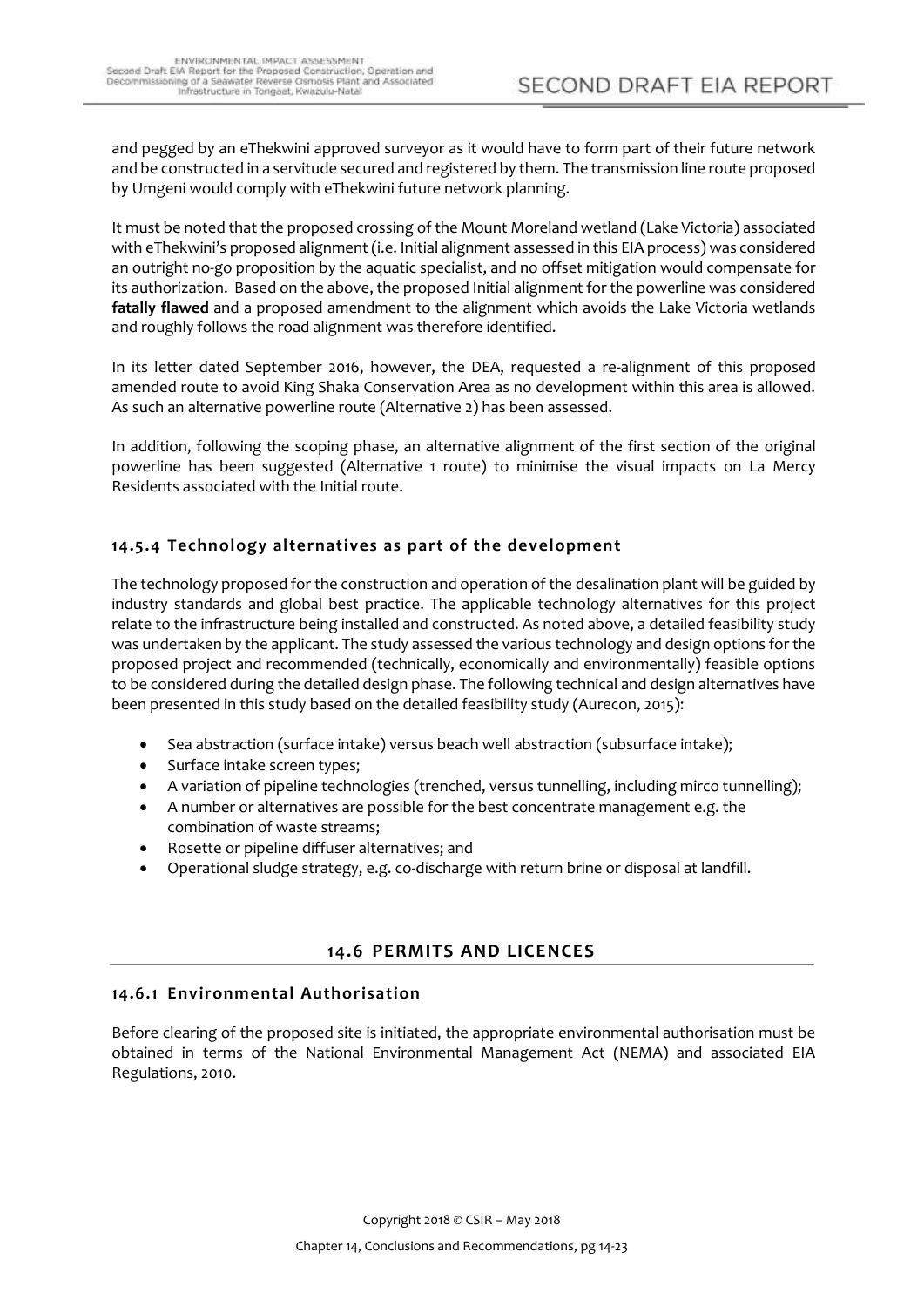## <span id="page-25-0"></span>**14.6.2 Terrestrial Ecology**

#### <span id="page-25-1"></span>*14.6.2.1 Removal of protected species*

In terms of the National Forests Act, 1998 (Act No 84 of 1998) and Government Notice 1339 of 6 August 1976 (promulgated under the Forest Act, 1984 (Act No 122 of 1984) for protected tree species), the removal, relocation or pruning of any protected plants will require a license from the Department of Agriculture, Forestry and Fisheries (DAFF).

- **Protected Trees**. Protected trees, (in particular *Mimusops caffra* and *Sideroxylon inerme*), which are listed in terms of the Act, require permit applications if they are to be removed. Such specimens are to be identified in respect of the final layout of the desalination plant and pipeline/powerline routes, to identify whether there is a need to apply for such permit.
- **Clearance of Natural Forest**. Where "three or more indigenous trees form a contiguous canopy" the legal definition of "forest" applies. If a "forest" is to be disturbed, then a permit is required prior to such disturbance. In this regard, a permit is likely to be required for construction activities within/in the vicinity of the desalination plant site and along the proposed pipeline routes. Upon final survey and confirmation of the line, consideration will be given to the presence of forest as per the NFA, and a suitable permit application will be made.

Protected indigenous plants in general are controlled under the relevant provincial Ordinances or Acts dealing with nature conservation. Threatened or Protected Species (T.o.P.S) in terms of the National Environmental Management: Biodiversity Act (No. 10 of 2004), the KZN Provincial Nature Conservation Ordinance (1974) and the KZN Provincial Conservation Act (Act 29 of 1992) identify a number of threatened or protected species that require consideration and permitting, before their removal or destruction. Such permit requirements will apply, in particular, to species within the wetland environments. If a permit is required from the Provincial conservation body, *Ezemvelo* KZN Wildlife should be contacted.

#### <span id="page-25-2"></span>*14.6.2.2 The Integrated Coastal Management Act (Act 24 of 2008 & Act 36 of 2014) (ICMA)*

In terms of Section 69 of the ICMA, discharge of materials into the sea from a terrestrial source requires a discharge permit. The nature of the discharge and other requirements must be considered by the Directorate: Coastal Pollution Management, Department of Environmental Affairs (Branch: Oceans & Coasts) prior to the issuing of a permit.

#### <span id="page-25-3"></span>*14.6.2.3 The Conservation of Agricultural Resources Act (43 of 1983)*

The control of agricultural land and its transformation to other land uses fall under the jurisdiction of this Act. An application for the release of agricultural land, particularly in respect of the establishment of the SWRO plant, will require the authorization of the Minister. An application should be sent to the Department of Agriculture Forestry and Fisheries.

## <span id="page-25-4"></span>*14.6.2.4 Off Road Vehicles Regulations of 1998 (GN 1379)*

The control of vehicles within the coastal zone is governed by the ORV regulations of NEMA, published in 2001 GN 1379 December 2004. These regulations serve to govern the operation of vehicles on the beach and dune forms of the coast. A permit will be required in order to place a vehicle on the beach.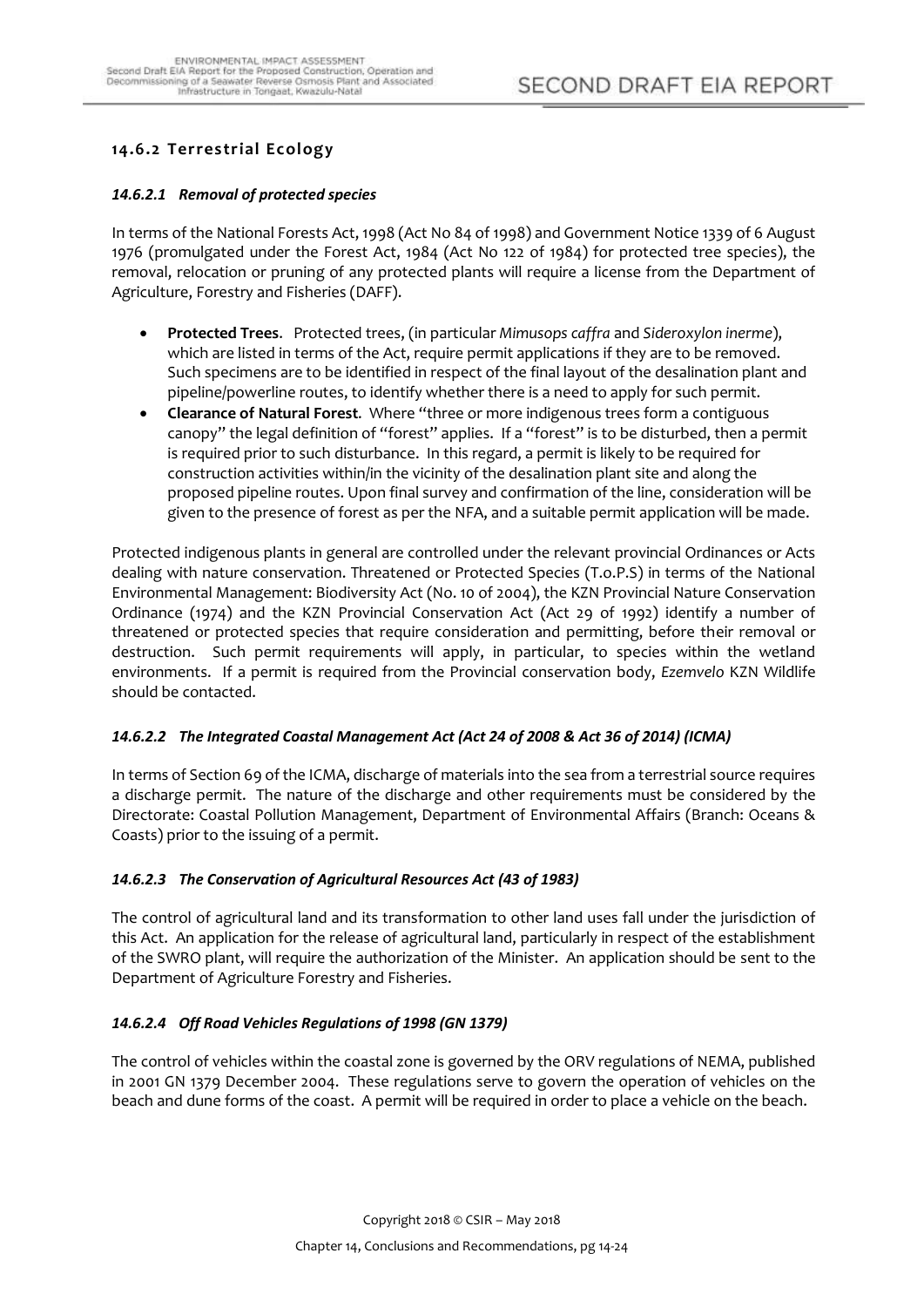## <span id="page-26-0"></span>**14.6.3 Water Use**

A Water Use License will be required in terms of Section 21 of the Water Act (Act 36 of 1998) as a result of the proximity to or the crossing of watercourses in the area. The WULA application will be submitted to the Department of Water and Sanitation after submission of the Final EIA report (Note that Umgeni Water made an internal decision to put the WULA on hold until a firm decision has been made whether the project will go into construction).

Activities that would definitely trigger either GA registration or WULA requirements would include:

- Construction of the proposed desalination plant in a wetland;
- Excavation of pipelines through or within 500m of a wetland;
- Construction of transmission lines across wetlands or rivers;
- Passage of pipelines across wetlands or rivers.

#### <span id="page-26-1"></span>**14.6.4 Heritage**

In terms of Sections 35(4) of the National Heritage Resources Act 25 of 1999, should any archaeological or palaeontological materials/sites be found during construction of the proposed facility, a permit must be obtained from the South African Heritage Resources Agency (SAHRA) to remove such remains. Such removal should be undertaken by a professional archaeologist/palaeontologist.

In terms of Sections 36(3) (a) of the National Heritage Resources Act 25 of 1999, a permit will be required for the relocation of graves, if any are identified during construction activities.

## <span id="page-26-2"></span>**14.7 OVERALL EVALUATION OF THE ENVIRONMENTAL ASSESSMENT PRACTITIONER**

Population projections in South Africa estimate that the population will grow to 53 million by 2025 and with it water demand will rise. Rapid rates of urbanisation will place stress on existing water infrastructure. South Africa is generally a water scarce country. Large dams are required to store water for cities, especially during droughts. Much of the easily available water resources are now almost totally developed – the Mgeni Catchment in KZN is a typical example of this and now has four large dams.

According to the South African National Water Resource Strategy (DWA, 2013), South Africa faces serious water challenges in the near future if the economic growth envisaged for the country is to be sustained. As conventional water resources near their full yield potential and with climate change likely to increase the risks associated with water supply (such as increased variability in rainfall and associated water supply), the attention is focusing on sea water desalination as one of the solutions to the looming water crisis in many South African coastal towns and cities. It should be noted that the strategic planning aspects of water supply are not appropriately dealt within an EIA and form part of planning studies by national and provincial planning departments.

From 2015 to 2018, parts of the Umgeni Water operational area were in a state of drought. The affected areas were the north of the eThekwini Municipality, parts of the iLembe District and the Middle South Coast. Umgeni Water's Infrastructure Master Plan shows that, even without the drought, the water resources of the North Coast will not be able to meet the increased demand in five to ten years time. It is therefore imperative that Umgeni Water augment the supply of water to the North Coast over the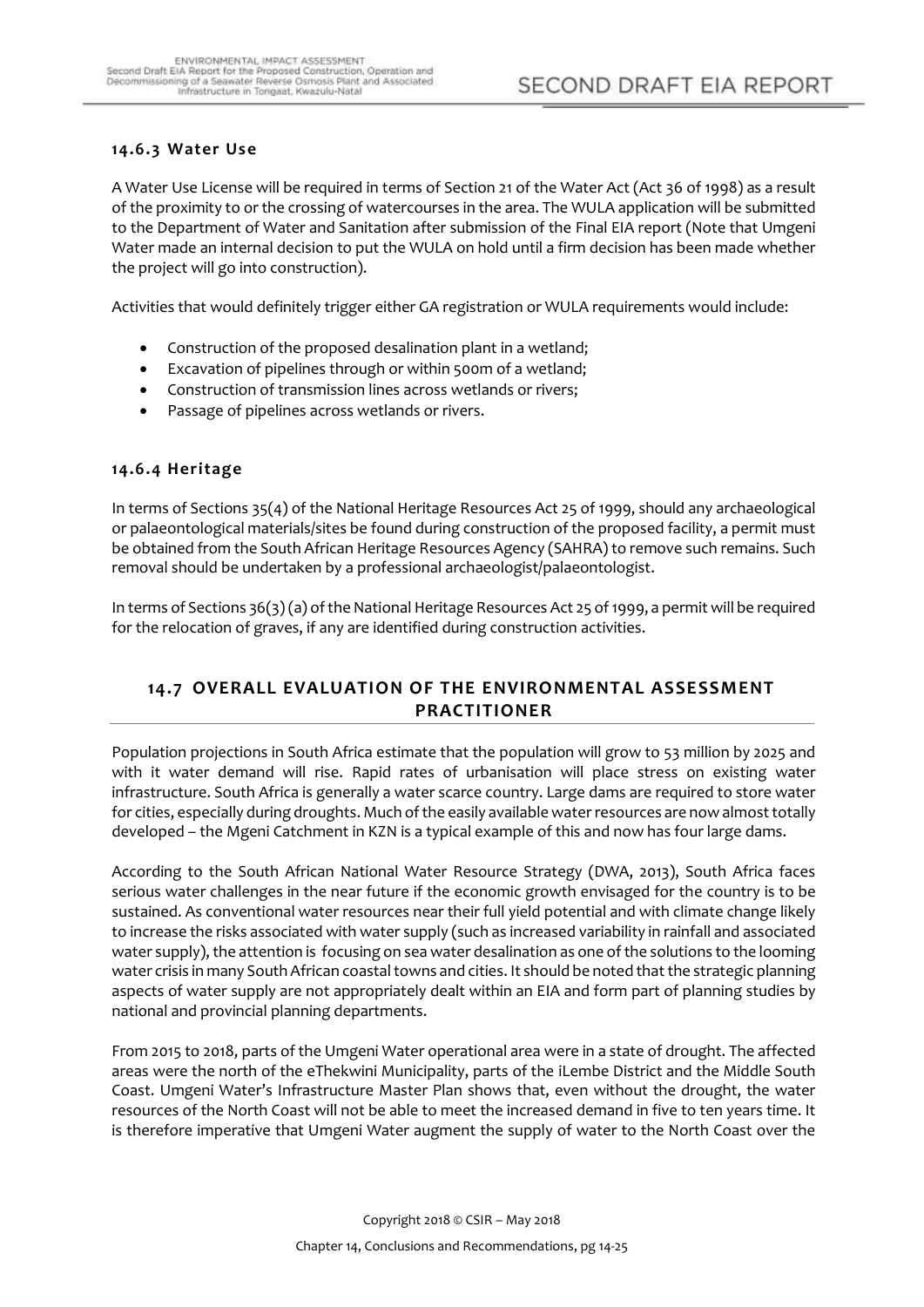next five years to ensure that their customers within this region can receive a sustainable supply of water.

The Department of Water and Sanitation's Reconciliation Strategy Study for the Kwazulu-Natal Metropolitan Coastal Areas (2015-Ongoing) indicates that even with further augmentation of the Mgeni System (including the implementation of Spring Grove Dam and the planned Mooi-Mgeni Transfer Scheme Phase 2) by an additional 137 Ml/day (50 million m<sup>3</sup>/a), the supply of water in future will still not exceed the required 99% assurance of supply. This study therefore identified a number of water resource augmentation options, and alternative schemes such as the proposed Lower Thukela Bulk Water Supply Scheme, Mvoti Dam and uMkhomazi Water Project are also being considered. Phase 1 of the proposed uMkhomazi Water Project is planned to secure an additional 600 Ml/d (220 million m<sup>3</sup>/a). This involves the potential development of Smithfield Dam located along the central reaches of the uMkhomazi River, with a storage capacity of 250 million m<sup>3</sup> (250 000 MI). The capital cost for the proposed Smithfield Dam and associated infrastructure would however be about R19 billion and the scheme would take many years to construct. Umgeni Water has therefore identified a 150 Ml/day sea water desalination plant in the Tongaat area using RO technology as a possible alternative that could be implemented more rapidly to meet the growing water demand and ensure the sustainable economic development of the region. This project would supply water to Umgeni Water's North Coast Supply System and to some of the areas supplied by eThekwini's Northern Aqueduct by reversing the flow from Waterloo Reservoir. As part of understanding the need for the proposed desalination plant, Umgeni commissioned a Phase 1 (screening study) and a Phase 2 (detailed study and preliminary design) feasibility study (Aurecon, 2012 & 2015). It must be noted that the uMkhomazi Water Project remains the favoured medium to long term augmentation option, however, if this project cannot be implemented in the tight time frame identified (by 2023) or if there is a fatal flaw on the project, then the desalination alternative would be the selected option.

In accordance with the Guideline on Need and Desirability published in the Government Gazette of 20 October 2014 (GN No 38108), this EIA considered the nature, scale and location of the development as well as the wise use of land (i.e. is this the right time and place for the development of this proposed project).

Section 24 of the Constitutional Act states that "everyone has the right to an environment that is not harmful to their health or well-being and to have the environment protected, for the benefit of present and future generations, through reasonable legislative and other measures, that –

- i) Prevents pollution and ecological degradation;
- ii) Promotes conservation; and
- iii) Secures ecologically sustainable development and use of natural resources while promoting justifiable economic and social development."

This EIA was undertaken to ensure that these principles are met through the inclusion of appropriate management and mitigation measures and monitoring requirements. Such measures have been identified to promote conservation by avoiding the sensitive environmental features present on site and through appropriate monitoring and management plans to, inter alia, monitor the impacts on marine ecology associated with the discharge of brine and protection of freshwater features present within this area (refer to the EMPr).

The EIA has investigated and assessed the significance of the predicted positive and negative impacts associated with the proposed Desalination Facility. Through this EIA process, clear recommendations have been provided to ensure that this project succeeds in meeting the environmental management objectives of protecting the ecologically sensitive areas and supporting sustainable development and the use of natural resources, whilst promoting justifiable socio-economic development (refer to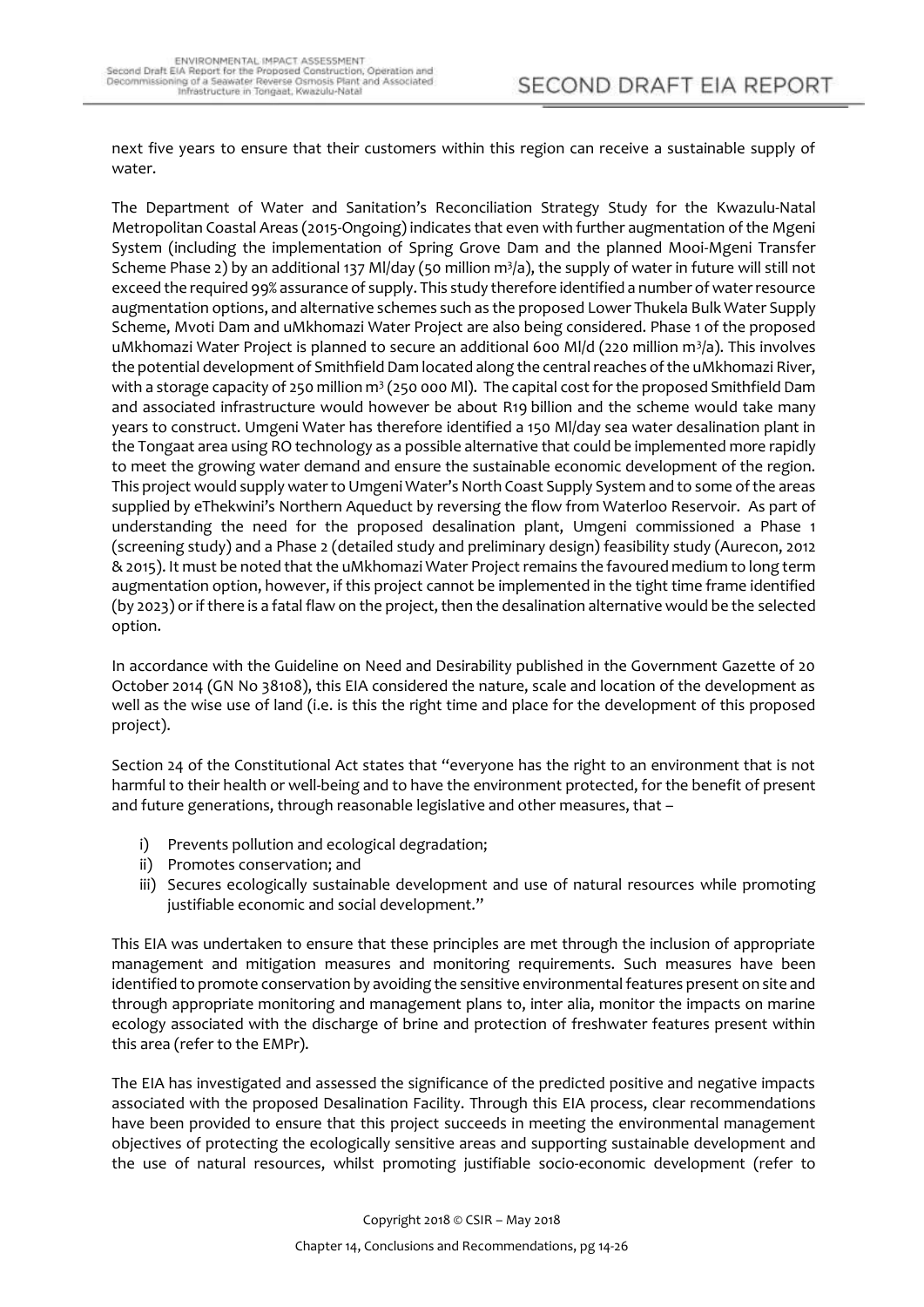Sections 14.1.1 and 14.1.7). Provided that the recommended management actions are implemented effectively, **no residual negative impacts** have been identified within the ambient of this EIA that, in the opinion of the Environmental Assessment Practitioner, should be considered "fatal flaws" from an environmental perspective, and thereby necessitate substantial re-design or termination of the project.

Based on the need for the desalination facility and associated benefits (positive impacts) and the residual impacts identified and assessed by specialists during the EIA process (including inputs from the local community), it is the reasoned opinion of the EAP that the proposed 150 Ml/day SWRO facility would contribute to sustainable water supply in a responsible manner. It is therefore the recommendation of the EAP that this application (**Proposed desalination plant, Alternative 1 Potable water pipeline and Alternative 2 Powerline alignments**) should be **granted Environmental Authorisation** from the Department of Environmental Affairs on the condition that key management and monitoring actions are implemented in order to mitigate the main potential negative impacts of the project (refer to Figure 14-1 for the final proposed layout). These management actions include the requirement for off-site offset rehabilitation of degraded wetlands to a condition of PES Category C or better. Section 8.8 (Chapter 8) provides separate, specific offset details to inform the developer's decision as to the costs and feasibility of pursuing a development with an Offset requirement. The offset measures outlined in Section 8.8 must be implemented in full

Note that if the power supply to the proposed development is coincided with eThekwini's future development plan in the area, then a 132kV point of supply would be available within 1km from the proposed Tongaat site (Figure 14.1 - Point A). In this case, Umgeni would construct a transmission line from the latter point of supply to the proposed desalination plant, using the Initial powerline route (Figure 14.1 - Yellow route). It must however be noted that the route proposed by eThekwini as part of their electrical infrastructure expansion constitute a fatal flaw (crossing of Lake Victoria) and has a high visual intrusion on La Mercy residents. This has led to the identification of an alternative route which is proposed as part of this EIA. These findings will enable eThekwini to evaluate environmental as well as engineering and planning factors in determining whether they retain their current route plan. In the event, however, that supply to the proposed desalination plant precedes eThekwini electrical infrastructure expansion, Umgeni would construct a single-circuit 132 kV transmission line from the proposed desalination plant site to the Mdloti Substation (Alternative 2 route).

In order to ensure the effective implementation of the mitigation and management actions, a framework **Environmental Management Plan (EMP)** has been prepared for the construction and operation of the proposed project (Part B of the EIA Report). It is proposed that the EMPr be finalised, following input and comments from various stakeholders and authorities, and be implemented during all phases of this project.

All the required permits, licenses (including a CWDP and WULA) and authorisations (including an EA) must be obtained prior to the construction of this facility (as discussed in Section 14.5). It should also be noted that the proposed plant location will need to be re-zoned from agriculture to industrial before development of the scheme can proceed.